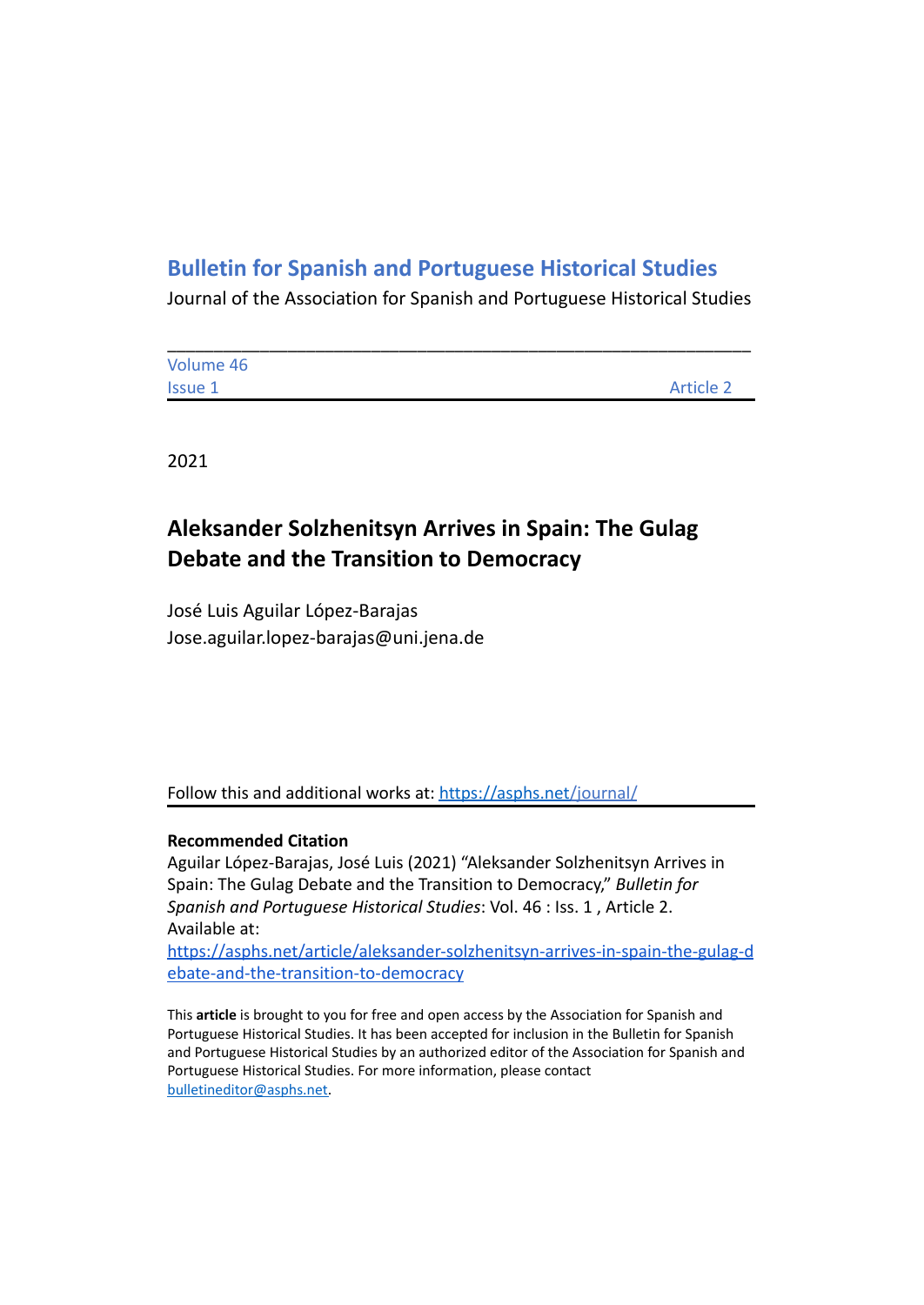### **Aleksander Solzhenitsyn Arrives in Spain: The Gulag Debate and the Transition to Democracy**

### **José Luis Aguilar López-Barajas**

I still think Solzhenitsyn is a wolf in sheep's clothing. [...] to me, and I say this with the utmost respect for the profession. I thought he was an absolute scoundrel.<sup>1</sup>

Aleksander Solzhenitsyn's presence in Spanish cultural life was not a constant during the 1970s. His impact on Spanish public life coincided with the publication of his book *Gulag Archipelago* in 1973 and his visit to Spain in 1976. Spain had never had a powerful tradition of Slavic studies and therefore few Spaniards knew Russian or had an accurate knowledge of what happened beyond the Iron Curtain. This made it difficult for Spanish culture to absorb and be influenced by the works of the Russian writer. At least, not before he passed through the filter of Europe, and above all France, which was the great intermediary between the events of the Eastern Bloc and Spain.

This article analyzes Solzhenitsyn's greatest impact, which took place during the first months of 1976, when he gave an interview on Public Television where he made provocative statements regarding the Franco regime, which sparked heated controversy. My purpose is to use Solzhenitsyn to better understand Spanish political culture and the projects that different political and cultural factions defended shortly after Franco's death. I will contextualize relevant groups and actors to better understand the political process of the Spanish transition to democracy, specifically the politicians and intellectuals engaged in a debate around the scandal provoked by Solzhenitsyn. This methodology helps situate the diverse actors and groups to understand how they positioned themselves in regards to topics such as communism, democracy and freedom of speech. In the last decades, the transition to democracy in Spain has received massive scholarly attention. The lines opened are multiple, but one of the most intense has been devoted to the analysis of culture in (the) Transition. The defenders of the Transition as a successful process have pointed out the smooth and almost inevitable invasion of liberal ideas that even former Franco supporters would adopt.<sup>2</sup> According to this view, the advent of democracy had been favored by the regime itself as it had provided the means for economic improvement and increasing freedom of expression, the latter promoted by the Press Law passed by Minister Manuel

<sup>1</sup> Juan Marsé, "Solzhenitsyn, chorizo de las letras," *Por Favor,* 92, 5. Apr. 1976, 31.

<sup>2</sup> José Carlos Mainter and Santos Juliá, *El aprendizaje de la libertad, 1973-1986 (la cultura de la Transición),* (Madrid: Alianza Editorial, 2000).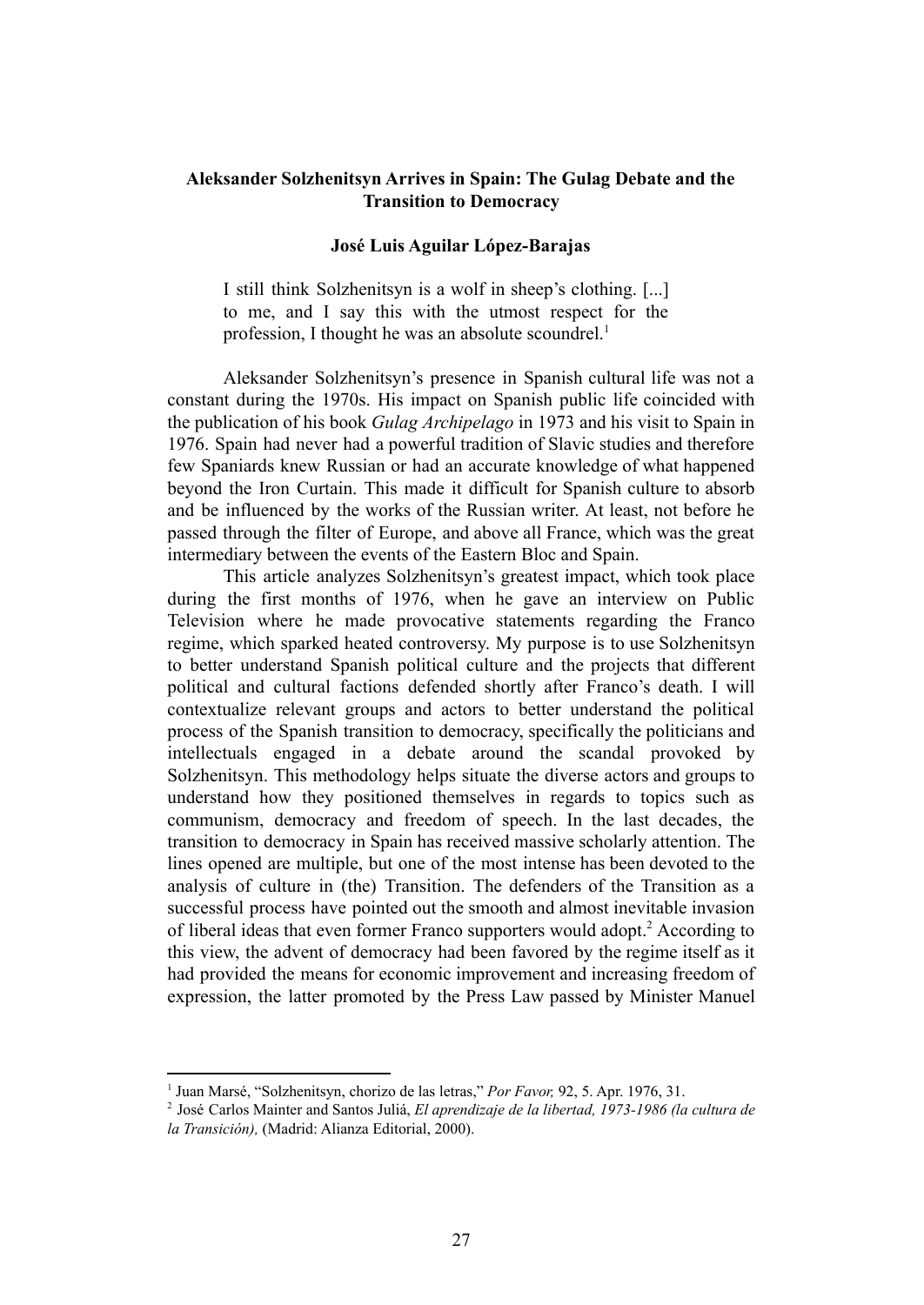Fraga in  $1966$ <sup>3</sup>. This approach has been contested by recent historiography because it does not acknowledge the role of the anti-Francoist organizations that pressured for reform, but, instead, imbues reformers with sincere democratic impulses and worships them for being able to undertake a smooth demolition of Francoism. However, this was not the case and this article aims to further challenge this assumption. Instead, it shows how regime reformers, who advocated for timid reform and limited democracy, expressed themselves similarly, albeit with a slightly lower tone, to other Franco defenders and, ultimately, used the opportunity to oppose the democratic reforms the left defended. On the other hand, the article is set in a specific Cold War moment, namely the Gulag Debate, which triggered an anti-leftist sentiment across Europe. This marked the Spanish context in two senses. Firstly, the Spanish left striving for democracy aimed to avoid entering the game set by the Francoists, which was not always easy, as we will see. Secondly, the Solzhenitsyn effect also paved the way for the rise of a new type of right wing intellectual, that would seize the Gulag categories to attack the left. Although this was not unique to Spain, it acquired a distinct significance given the national context of an uncertain transition to democracy.

The thorough exposition and analysis of the attitudes and articles produced by intellectuals in the main newspapers and magazines of the country is academically relevant given the great importance they had in the Spanish transition. As asserted by several specialists in the field, during the Spanish transition diverse political projects, developed and led by groups of intellectuals and politicians both within the regime and outside of it, collided, occupying the center of the process alongside Spanish civil society.<sup>4</sup>

Another interpretation of the Transition has characterized it as a process guided from above, from reformist politicians that marked the limits and rhythm of the changes. To this framework, the Transition was ultimately flawed, as it paved the way for a falsely consensual process with a limited pluralism and, finally, a "Culture of Transition" that left out the elements that menaced the triumphal narrative of Spanish modernity.<sup>5</sup> Without detracting from these interpretations, especially in regards to the outcome of the process and the socialist years that followed, I aim to stress that the process was not

<sup>3</sup> Cristina Palomares, *Sobrevivir después de Franco. Evolución y triunfo del reformismo, 1964-1977,* (Madrid: Alianza Editorial, 2006)

<sup>4</sup> Santos Juliá, *Transición. Historia de una política española (1937-2017),* (Madrid: Galaxia Gutenberg, 2017); Elías Díaz, "Intelectuales, la oposición a la dictadura, la transición a la democracia," *Bulletin d'Histoire Contemporaine de L'Espagne*, 50, (2015), 49-62; and Juan Pecourt, *Los intelectuales y la transición política. Un estudio del campo de las revistas políticas en España*, (Madrid: Centro de Investigaciones Sociológicas, 2008), 9-21.

<sup>5</sup> Gregorio Morán, *El precio de la transición* (Madrid: Akal, 2015); Guillem Martínez (ed.), *CT o la Cultura de la Transición,* (Barcelona: Debolsillo, 2012); Emmanuel Rodríguez, *Por qué fracasó la democracia en España. La Transición y el Régimen del 78,* (Madrid: Traficantes de Sueños, 2015); Juan Carlos Monedero, *La transición contada a nuestros padres. Nocturno de la democracia española,* (Madrid: Catarata, 2011).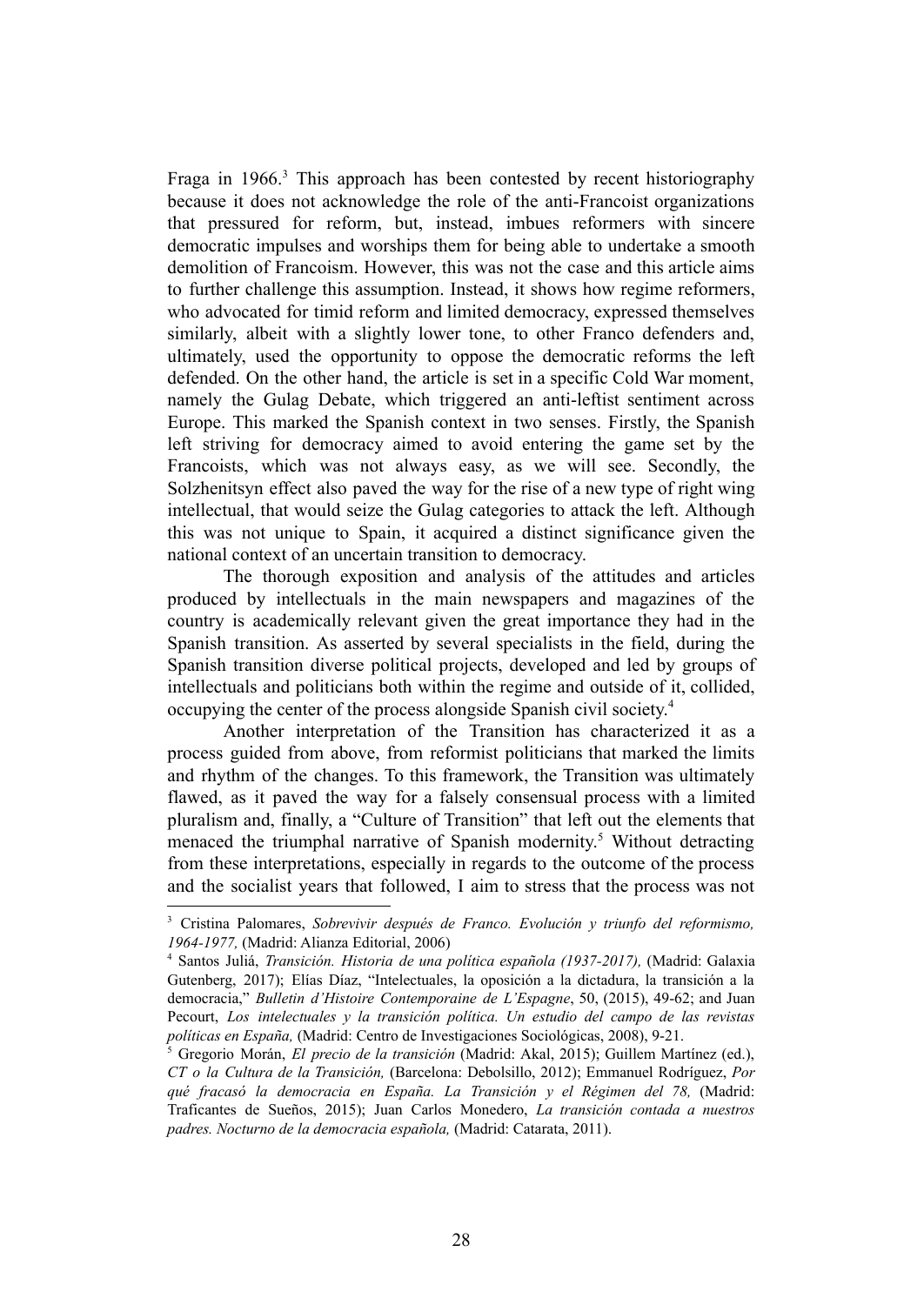controlled from above. The turmoil of the 1970s and the context of Solzhenitsyn's arrival in March 1976 is beneficial to explore because it happened during a time of uncertainty, when the future was by no means decided; there was political violence in the streets and the highest rate of popular mobilization Spain had ever known. Moreover, his arrival brought some key points to the surface, such as questions about the Spanish Civil War, Socialism and Communism, and violence and freedom. In addition, I argue the debate sparked by Solzhenitsyn paved the way for the rise of a new type of right-wing political culture, which was devoted to pointing out the hypocrisy of the left above all else. Criticism of socialist-oriented models, in a broad sense, had been hitherto latent in right-wing discourse, but in the 1970s, it became a cornerstone that shaped European political debates of the following decades. Here, I try to contrast the Spanish case with the French one to argue there was a common thrust triggered by Solzhenitsyn's presence in Western Europe. To sum up, I will try to cover, in the broadest scope possible, all the political factions in conflict, and to provide nuanced explanations of how they saw Solzhenitsyn's assertions in relation to the broader political environment in Spain during March and April of 1976.

#### **The Prime-Time Interview Scandal and Praise from the Right**

There are several factors to consider regarding the context in which Solzhenitsyn became a figure of international prestige. He had become a celebrity in 1962 after the publication of his first novel *A Day in the Life of Ivan Denisovich*. The book benefited from the Thaw environment characterized by a relative tolerance and cultural openness. However, this cultural opening soon ended, and the Communist Party torpedoed Solzhenitsyn's subsequent novels, including *Cancer Ward* and *The First Circle*. The West would further lionize Solzhenitsyn in 1970, when he was awarded the Nobel Prize in Literature. He was banned from going to Stockholm to attend the awards ceremony, which intensified both his opposition to the Soviet regime and the perception in the West that Solzhenitsyn was standing up as a defender of freedom against the communist regime's oppression.<sup>6</sup>

In the meantime, he had been working on an ambitious literary essay to document the hardships and cruelty of the Soviet concentration camps. The manuscript was guarded in secret so that the authorities would not requisition it. In 1973 he passed excerpts of the manuscript to France through the Tamizdat and in December of that year it came out under the name *Gulag Archipelago*. The book would become the catalyst that made Soviet authorities rage and take action against Solzhenitsyn. In the 1970s, repressive measures such as direct murder were off the table and the authorities instead opted for

<sup>6</sup> Michael Scott Christofferson, *French Intellectuals Against the Left: The Antitotalitarian Moment of the 1970s,* (New York: Berghahn Books, 2014).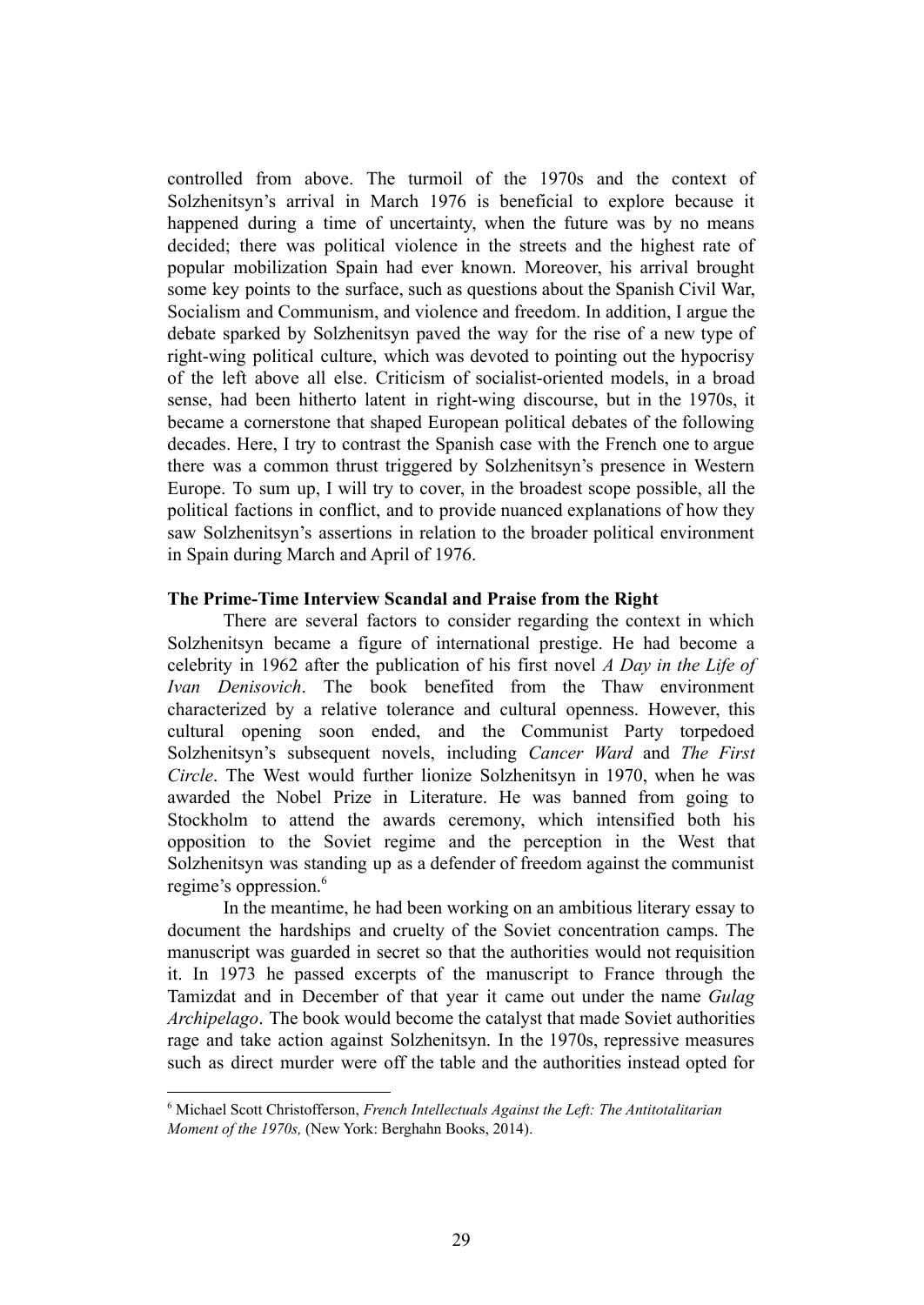expulsion. On February 12, 1974, police officers broke into Solzhenitsyn's apartment and arrested the writer. The next day they put him on a plane destined for Frankfurt and stripped him of his Soviet citizenship. Thereafter, Solzhenitsyn pursued a remarkable career as a public intellectual who denounced communist regimes and, more importantly, their western supporters.

Earlier dissidents, such as Boris Pasternak, had produced equally critical books. In the case of Pasternak, *Doctor Zhivago* became a ground-breaking novel, even in Spain, but did not shake the communist world as intensely as *Gulag Archipelago*.<sup>7</sup> In Italy the novel had been published by a communist-sympathizing publishing house, 'Feltrinelli,' whose editor did not shy away from premiering the polemic novel of the Soviet writer in Western Europe.<sup>8</sup> However, the case is rather different as Pasternak's novel was published in the late 1950s in Italy, where the role of the robust Italian Communist Party was normalized as a legal element of Italian political life. Moreover, unlike Solzhenitsyn, Pasternak did not have such a combative character. Furthermore, he suddenly perished in 1960, so he did not have time to tour Western Europe as Solzhenitsyn would do some fifteen years later. Solzhenitsyn harbored different values than Pasternak, as he identified himself as a Christian critic of material civilization, which, unlike Pasternak, included a certain element of Western systems too. Last but not least, the context in which Solzhenitsyn came into prominence was much different from the earlier decade. In 1973 the Oil Crisis broke out, which was a symbolic watershed later analyzed as the inception of a new course, characterized by the lack of certainties and stability that had reigned in Postwar Europe. To become a 'Cold War Icon' Solzhenitsyn arrived at the right moment in the right place, and his statements were directed to damage, for instance, Willy Brandt's Ostpolitik in Germany, the very social pact of Britain and, more importantly, France and Spain.<sup>9</sup>

In the summer of 1975, the Helsinki Final Act was approved, which popularized the dissidence of the Eastern Bloc, and Solzhenitsyn became one of the leaders with the clearest presence in the Western world.<sup>10</sup> From this moment on, the issues related to the different Soviet dissidents were much more magnified in European countries and therefore also in Spain. On the other hand, the Spanish context after Franco's death seemed convulsive, and

<sup>7</sup> Guillermo A. Pérez-Sánchez, "Otros aniversarios, de Pasternak (y su Doctor Zhivago -1957/2017-) a Solzhenitsyn (y su Archipiélago Gulag -1975/2015): a propósito de la violación de los Derechos Humanos en la Unión Soviética," *Studia histroica. Historia Contemporánea,* 36, (2018), 71-90.

<sup>8</sup> Carlo Feltrinelli, *Senior Service,* (Milan: Feltrinelli, 2001), 123-7.

<sup>9</sup> Elisa Kriza, A*lexander Solzhenitsyn: Cold War Icon, Gulag Author, Russian Nationalist?* (Stuttgart: Ibidem Verlag, 2014), 113-147.

<sup>10</sup> See, Daniel C. Thomas, *The Helsinki Ef ect: International Norms, Human Rights, and the Demise of Communism,* (Princeton: Princeton University Press, 2001), 91-120.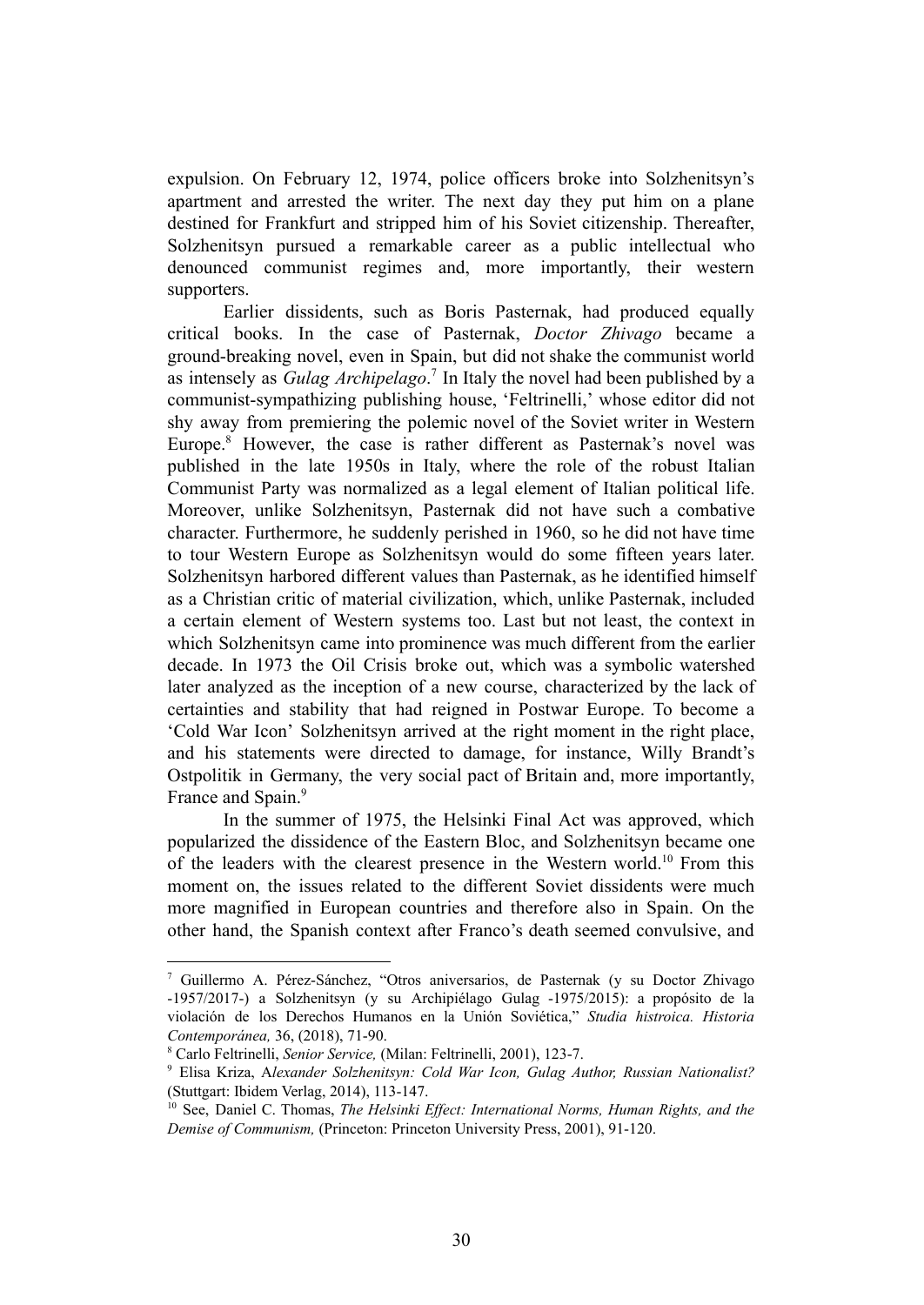the growing popularization of the Spanish communists, protagonists in the opposition to the dictatorship, led to greater attention being paid to the Soviet Union, especially from right-wing sectors, as a means of discrediting the PCE and undermining its social legitimacy. Finally, and more importantly, in March 1976, the writer Aleksander Solzhenitsyn stayed in Spain for almost two weeks, during which, among other things, he gave a controversial interview to Spanish Television.

After his expulsion from the Soviet Union, Aleksander Solzhenitsyn made numerous trips to various European countries.<sup>11</sup> The sympathy between the right wing and the Soviet writer was barely disguised and thus, in France, the presence of the author of *Gulag Archipelago* and his statements, meant a hard attack on the French Communist Party, and therefore to the coalition under a common program of the left that the PCF had established with the Socialist Party of François Mitterrand.<sup>12</sup> He would spark a remarkable controversy there when he challenged the Secretary of the French Communist Party, George Marchais, to debate with him about the Soviet Union. What he provoked has been known as the 'Solzhenitsyn effect' that, for instance, made the French communists renege on their backing of the Soviet Union. Furthermore, he distinctly influenced a generation of French intellectuals who previously had leaned on leftist ideas, either Maoism, Leninism or any other branch of the fragmented leftist landscape of the epoch. This included Bernard-Henri Lévy, Alain Finkelkraut and André Glucksmann who were known as the 'new philosophers' but also as the 'Solzhenitsyn children.' According to them, after reading *Gulag Archipelago* they realized how damaging socialist ideas were and became opponents to left-wingers both inside and outside France.<sup>13</sup>

However, the Spanish socio-political context was totally different than that north of the Pyrenees. Far from having a consolidated democracy, during the first months of 1976 there was a period of uncertainty in Spanish life. The dictator had died on November 20, 1975, giving way to his successor Juan Carlos de Borbón as head of state. At the head of the government was a weak Carlos Arias Navarro, who aimed to bring about a rather limited reform that, in practice, did not change anything but the façade of the dictatorship. However, his difficulties in governing were increasing due to the lack of stability of the government, the differences between the diverse factions of the regime and the growing strength of the democratic opposition.<sup>14</sup> The

<sup>11</sup> Josep Pearce, *Solzhenitsyn. A Soul in exile,* (San Francisco: Ignatius Press, 2011), 201-225.

<sup>12</sup> Michel Winock, *Le Siecle des intellectuels,* (Paris: Seuil, 2015), 702-713; Sonja Hauslich, "Propheten oder Störenfriede? Sowjetische Dissidenten in der Bundesrepublik Deutschland und Frankreich und ihre Rezeption bei den Intellektuellen (1974—1977)," Thesis, Sarre University, (2005), pp. 92-4.

<sup>&</sup>lt;sup>13</sup> Robert Horvath, "The Sozhenitsyn Effect: East European Dissidents and the Demise of the Revolutionary Privilege," *Human Rights Quarterly,* 28, (2007), 879-907.

<sup>14</sup> Ferrán Gallego, *El mito de la Transición,* (Barcelona: Crítica, 2008)*,* 310-325.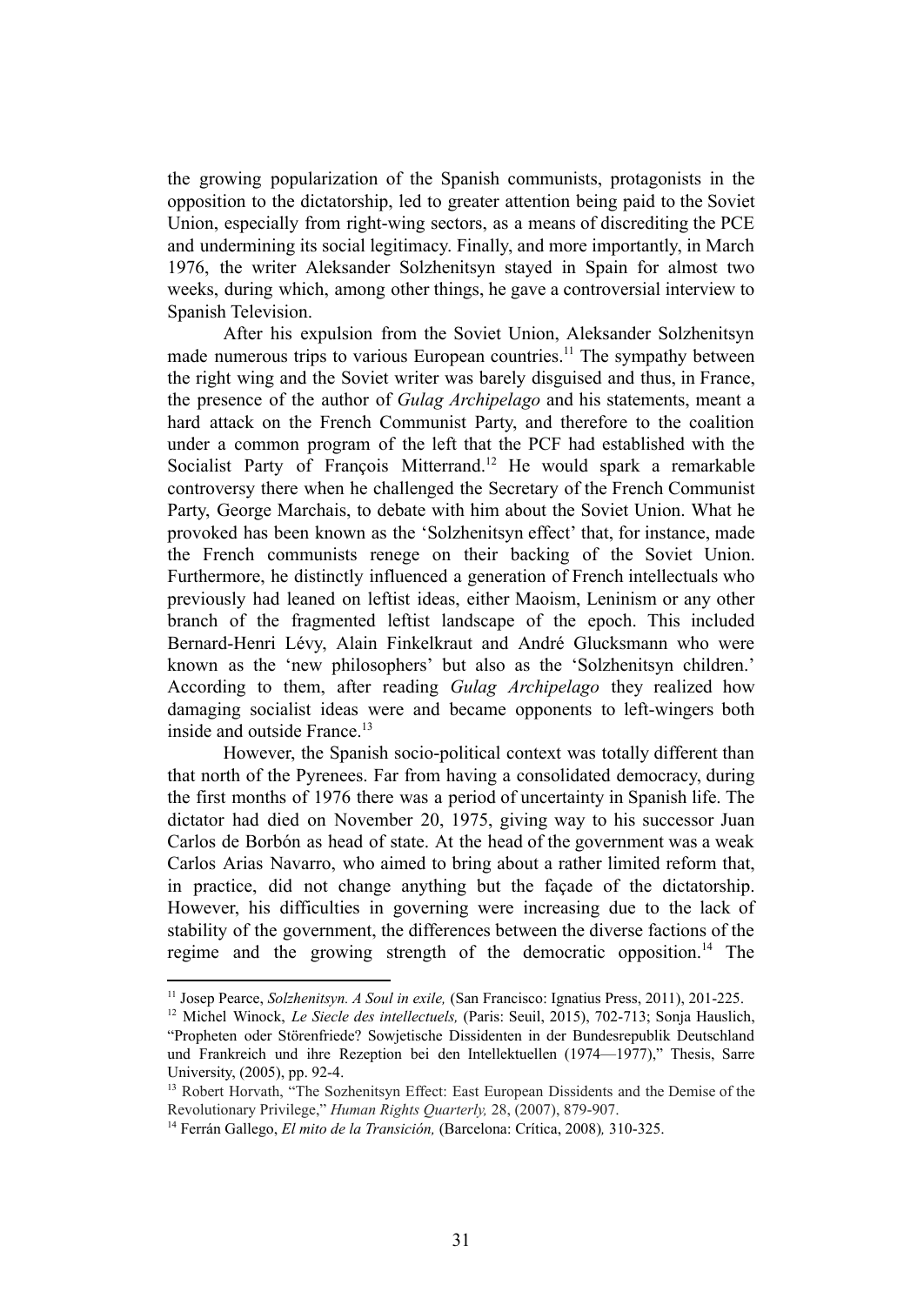opposition were basically formed by Socialists and Communists striving for the demise of the authoritarian regime but backing different projects. Nevertheless, they would join forces after Franco's death and in March of 1976, parallel to Solzhenitsyn arrival, formed the 'Democratic Coordination,' which also brought together liberals, Catholics and almost any kind of pro-democratic anti-Francoism.<sup>15</sup> Then, they became a severe threat to the advocates of the Franco legacy who would use any means to undermine the increasing legitimacy of progressive forces.

In this troubled context and with considerable attention from the conservative press, Aleksander Solzhenitsyn landed in Barajas in mid-March 1976. The Spanish conservative press had been closely following his journey through France and England in the weeks leading up to his arrival on the Iberian Peninsula. Solzhenitsyn's praise for the Spanish extreme right, which at the time saw its hegemony in jeopardy, had intensified even more after the dictator's death.<sup>16</sup> Prior to 1975, the closeness between the writer and the Spanish right wing had been considerable. In 1970, the conservative newspaper *ABC,* made an open claim against communism when Solzhenitsyn was awarded the Nobel Prize and banned from Stockholm by Soviet authorities.<sup>17</sup> After the triumph of the Portuguese Carnation Revolution in 1974 that frightened Francoists, which had occurred just some months after the publication of *Gulag Archipelago*, some Francoists used Solzhenitsyn to warn the Portuguese that they would become a Gulag if communists continued being preponderant, which implicitly was an inward warning too, as the Spanish Communists grew stronger in those years.<sup>18</sup>

From this moment on, they utilized Solzhenitsyn as a moral authority to back their political project. He was undoubtedly seen as a hero "aware of his task, spreader of a faith, an element always uncomfortable because he does not limit himself only to discovering the communist contradictions, but also the capitalist ones."<sup>19</sup> Within the Spanish conservative press, the attack on capitalism was highlighted by newspapers such as *El Alcázar*, which were established in the Falangist orthodoxy that opposed the liberalization that had taken place in Francoist Spain during the 1960s, and that had plans to continue. During the transition to democracy, *El Alcázar*, alongside politicians like José Antonio Girón de Velasco and Camilo Alonso Vega, were referred to as the 'Bunker.'<sup>20</sup> The so-called Bunker was an expression coined by *El* 

<sup>15</sup> Santos Juliá, *Transición. Historia de una política española,* (Madrid: Marcial Pons, 2017), 320-336.

<sup>16</sup> Tristán la Rosa, "Solzenitsin ataca claramente a la URSS y al Mundo Occidental," *La vanguardia española,* 11. Mar. 1976, 28.

<sup>17</sup> "Solzhenitsyn no acudirá a Estocolmo para recibir el Nobel," *ABC*, 28. Dec. 1970, .63.

<sup>18</sup> "Una amenaza comunista: Portugal-Italia," *Fuerza Nueva*, 22-6-1974.

<sup>19</sup> "Occidente al borde del colapso: Solzhenitsyn alerta," *El Alcázar,* 3. Mar. 1976, 14.

<sup>20</sup> Anna Catharina Hofmann, *Francos Moderne. Technokratie und Diktatur in Spanien 1956-1973,* (Göttingen: Wallstein Verlag, 2019), 7-23.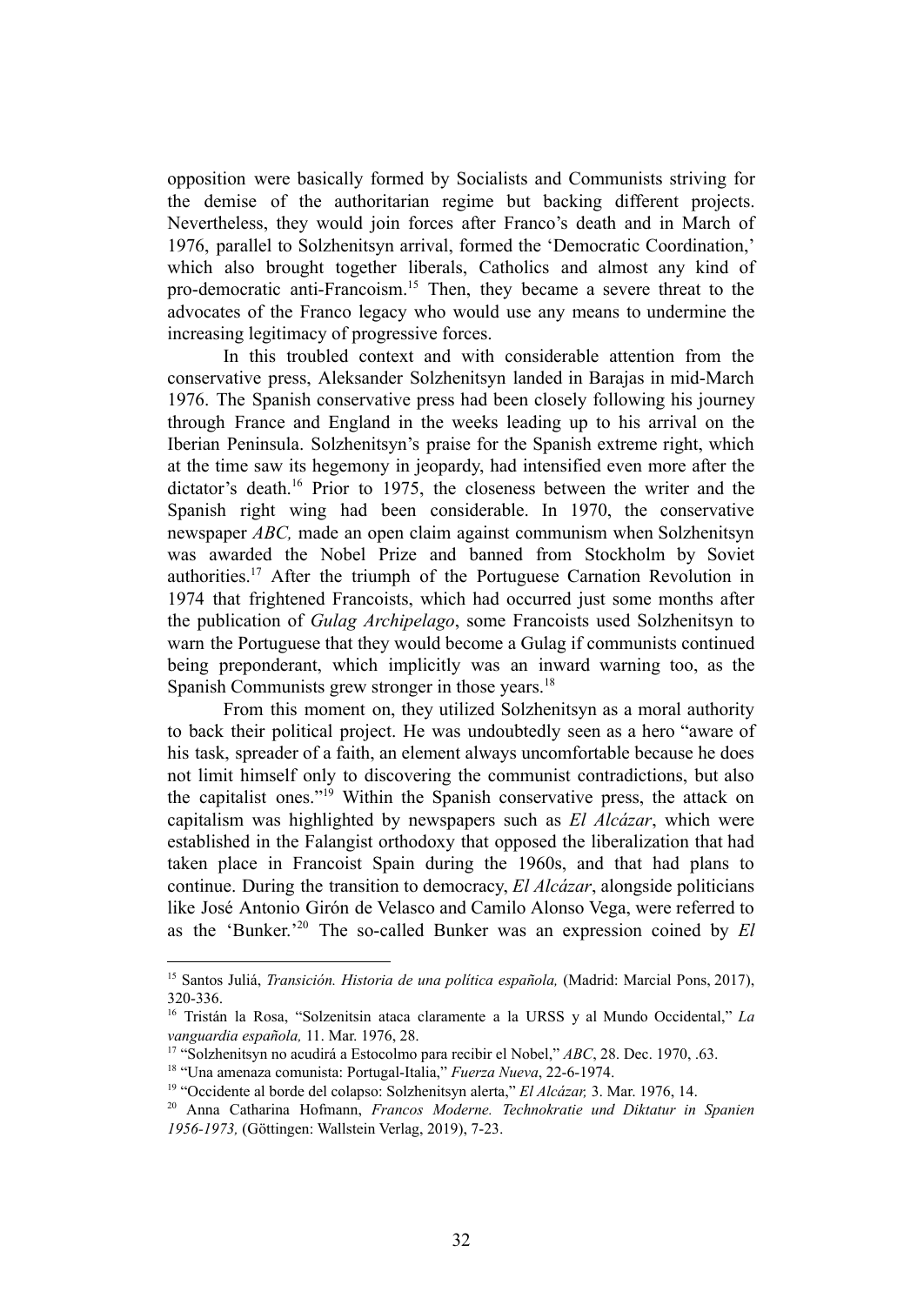*Alcázar* in 1974. It defined the group of politicians led by Girón, who were reluctant to accept any profound changes in the Regime and therefore saw themselves as the last defenders of Spanish essence. Nonetheless, the explicit associations of a Bunker with the place where Hitler spent his last days worked against them and was reappropriated by the democratic opposition. They began to label Francoist hard-liners as the Bunker as well, and the term became a pejorative name to designate those who opposed democracy.<sup>21</sup>

Nevertheless, the Bunker was not much concerned and its newspaper *El Alcázar* gave a lot of relevance to Solzhenitsyn's declarations endorsing dictatorships that were ideologically close to their project. Thus, when the Russian referred, in a more than kind tone, to Pinochet's dictatorship in Chile, the Falangists of *El Alcázar* did not miss the opportunity to make this clear. "One hears much more about Chile than about the Berlin Wall . . . if Chile did not exist, it would have to be invented for the communists."<sup>22</sup>

Solzhenitsyn's first activities upon his arrival in Spain, such as attending a bullfight in Madrid's Plaza de las Ventas, were featured on the front page of the conservative newspaper *ABC*, as if they were singularly important events.<sup>23</sup> However, it was the night of Saturday 20 March 1976 that put the Soviet writer on the front page of public debate in Spain. Just a few hours in advance, it was announced that Solzhenitsyn would be interviewed during prime time on Spanish Television's *Directísimo*, hosted by the popular radio and television broadcaster José María Íñigo. *Directísimo* was one of the stars of the TVE— Spanish National Television—programming, and such illustrious characters as Johnny Weissmuller, Alain Delon and Rita Hayworth passed through its set. In 1976, on television sets in Spain, it was only possible to tune in to the first channel of Spanish Television, or the second, as private channels were not yet allowed. Because of this, the audiences were huge. A program like *Directísimo* had a potential audience of several million people.<sup>24</sup>

The interview with the Soviet writer took place, as agreed, on the night of 20 March. It lasted about an hour and in that time the Russian writer's statements could not have been more inflammatory. For the left, Solzhenitsyn's attack on the Soviet regime, the communists and, in general, any progressive tendency in the West, was more than expected. More surprising for the left, Solzhenitsyn denied that there was any kind of dictatorship in Spain, and that the only real dictatorship was the one that took

 $21$  To a broad perspective of the Extreme Right in the Spanish Transition to democracy see, José Luis Rodríguez Jiménez, *La extrema derecha en España: del tardofranquismo a la consolidación de la democracia (1967-1982),* (Madrid: Universidad Complutense, 2001) and Ferrán Gallego, *Una patria imaginaria. La extrema derecha española (1973-2005),* (Barcelona: Síntesis, 2006).

<sup>22</sup> Marcelo Arroita Amestoy, "Entrevista en Francia," *El Alcázar,* 13. Mar. 1976, 2.

<sup>23</sup> "Solzhenitsyn quiso ir a los toros," *ABC,* 21. Mar. 1976, 1.

<sup>24</sup> Francisco José Montes Fernández, "Historia de Televisión Española," *Anuario jurídico y económico escurialense,* 29, (2006), 637-696.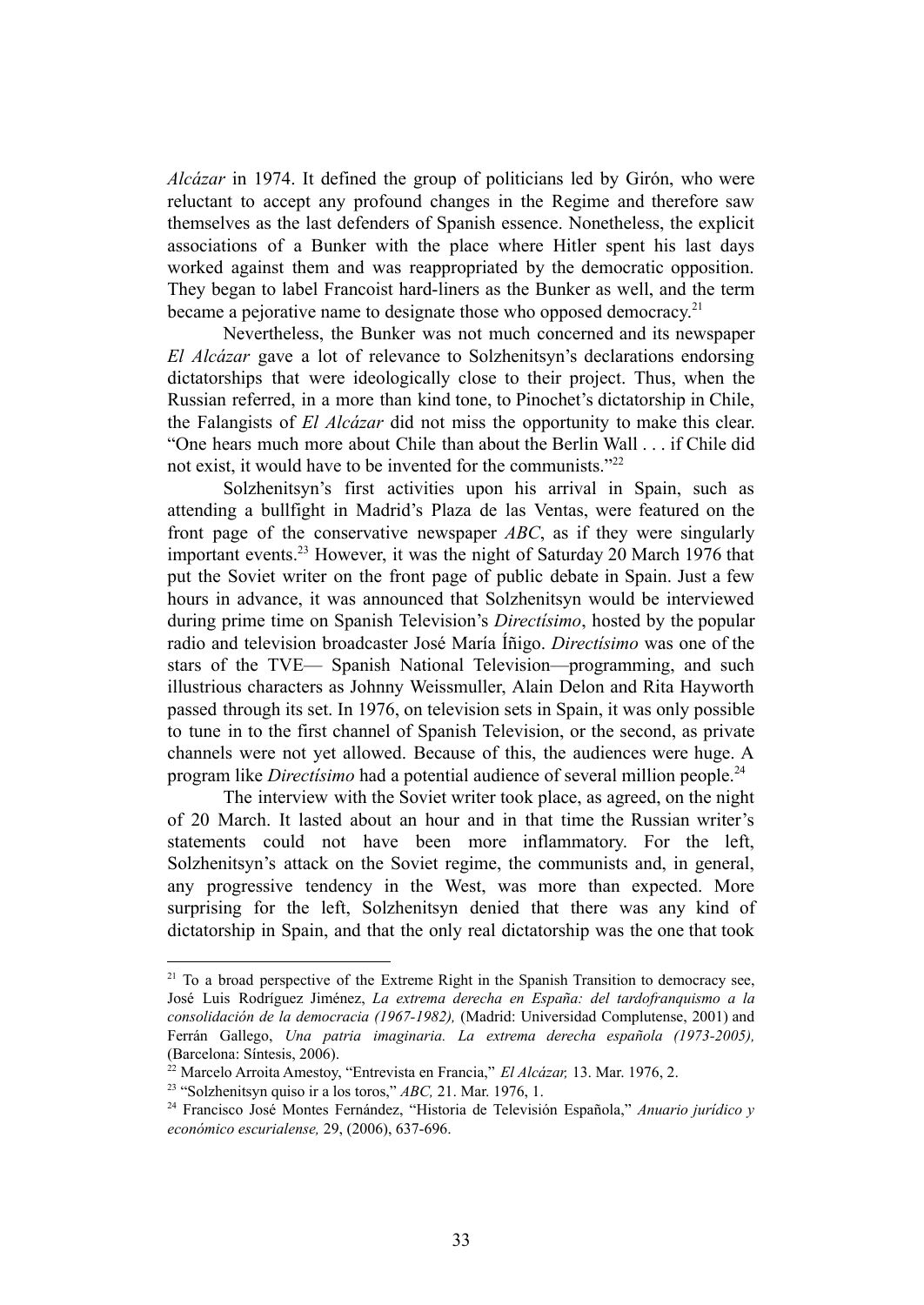place behind the Iron Curtain. He also stated that Spaniards enjoyed all kinds of freedoms, such as the freedom to travel, the freedom of expression and the freedom of assembly, and that, in those circumstances, no one could call the regime that prevailed in Spain a dictatorship as such:

Your progressive circles are pleased to call the existing regime a dictatorship. I, on the other hand, have been travelling around Spain for ten days, travelling strictly incognito. I observe how people live, I look at them with my own astonished eyes and I ask: do you know what this word means, do you know what is hidden behind this term?<sup>25</sup>

The polemic gauntlet had been thrown down. In the weeks following Solzhenitsyn's interview on *Directísimo*, practically the entirety of Spanish public opinion pronounced itself for or against Solzhenitsyn's statements, and the political project they implicitly favored. It was during the months of March and April 1976, when the Russian writer had the greatest impact on Spanish culture, within the context of a still undefined political transition. President Arias Navarro did not show clear gestures of openness, and his mandate did not seem to have sufficient strength to lead the political process, nor the approval of King Juan Carlos.<sup>26</sup> That is why, in such an open context, the controversy over Solzhenitsyn was more relevant, since it was not only a matter of the writer's stature at stake, but also a deeper debate about the political regime that was in dispute.

The reactions therefore were not slow in coming. The country's leading newspapers, according to their ideological bias, highlighted one thing or another from the already famous interview with the Russian Nobel Prize laureate. Thus, *El Alcázar* reserved the cover for Solzhenitsyn, and on its inner pages highlighted the praises to the prevailing regime and to the Spaniards as a people, besides criticizing the abandonment into which the western world had fallen. "The western world has weakened its defense (...) Spain, with its national originality, may contribute that Spanish spirit to solve the crisis that encompasses all the countries of the world, and that will eliminate us all."<sup>27</sup> Next, they pointed out in bold the phrase "we have never had amnesty" pronounced by Solzhenitsyn on *Directísimo*. In a context like that of 1976, it can only be understood as a plea against the voices that were beginning to sound from the opposition asking for amnesty. Amnesty was by that time considered as one key measure to advance towards a real democracy both by

<sup>25</sup> The full text of the interview in Aleksander Solzhenityn, *Alerta a Occidente,* (Barcelona: Acervo, 1978).

<sup>26</sup> Javier Tusell and Genoveva García Queipo de Llano, *Tiempo de incertidumbre. Carlos Arias Navarro entre el franquismo y la Transición (1973-1976),* (Barcelona: Crítica, 2003), 329-349.

<sup>27</sup> "La gran lección de Solzhenitsyn: apasionante intervención del premio Nobel ruso en la RTVE," *EL Alcázar,* 21. Mar. 1976, 1-3.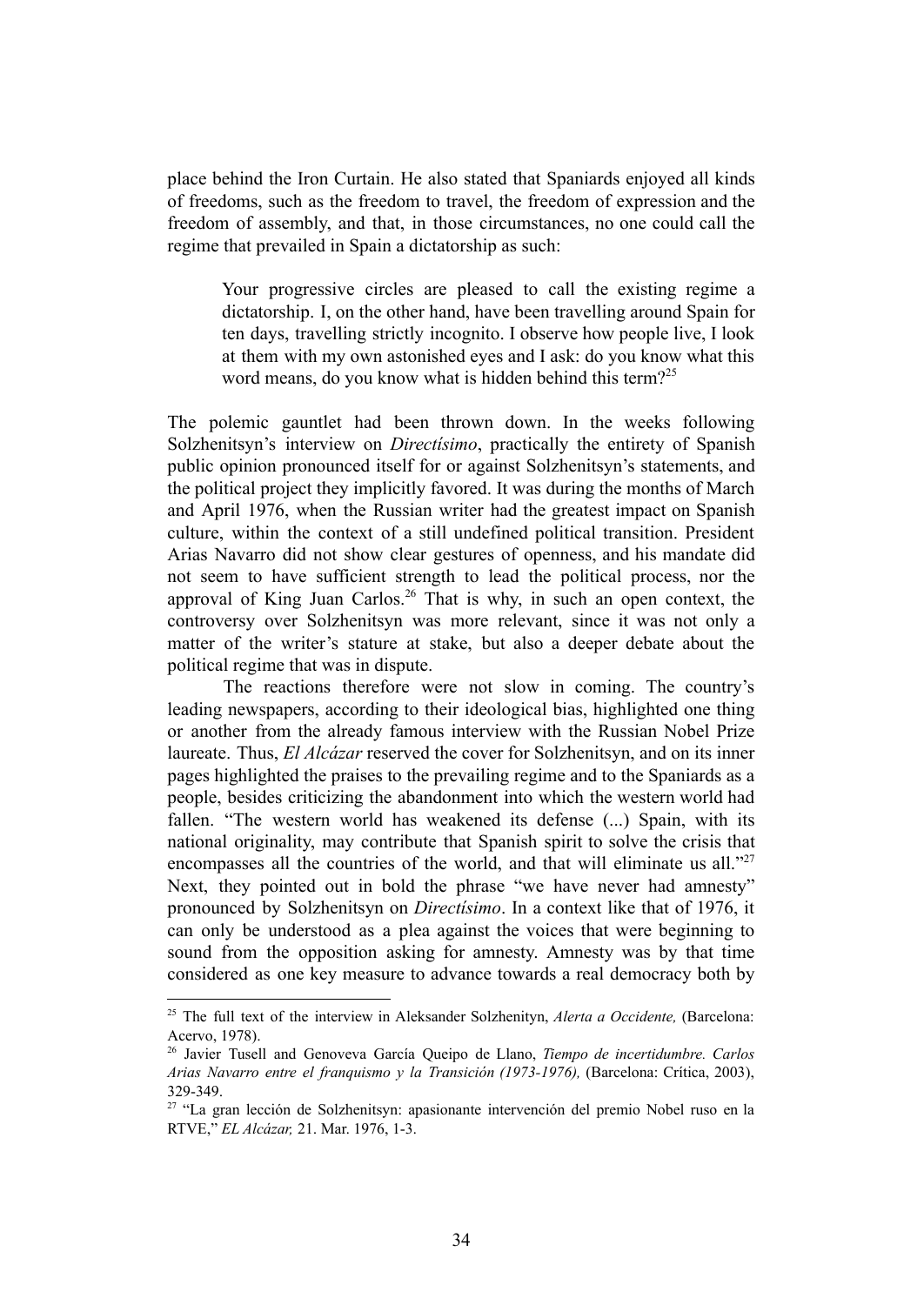the left and by the former Franco supporters who had turned to democratic positions.<sup>28</sup> Thus, underlying that phrase of Solzhenitsyn had a clear political purpose, and the right would hold on to that to support a political line contrary to any kind of political opening.

The identification of *El Alcázar* with the opinions and what Solzhenitsyn represented made it possible that his presence in the newspaper during 1976 was excessive: from appearing on the front page, to occupying the center pages and opinion pieces of the newspaper's most prominent columnists.<sup>29</sup> His statements were published in foreign countries alluding to Spain, which he not infrequently tended to praise. Such is the case regarding his statements to the BBC in which he criticized the moral relaxation and complicity with the left in Western Europe. Regarding the assassination of the Spanish president Carrero Blanco in December 1973 by a commando of the terrorist group ETA he stated: 'the president of the Spanish government was assassinated (by the left) and all civilized Europe was delighted', which was greeted with joy by the Falangists of *El Alcázar.* 30

One of the politicians who represented the ideas of the Falangist newspaper was the already mentioned José Antonio Girón de Velasco, Franco's former labor minister who was loyal to the dictator until his death. His political position was one of absolute immobility, being contrary to the government of Carlos Arias Navarro, and to any opening that the Arias government established. Even *El Alcázar* used Solzhenitsyn to shore up the political prerogatives of Girón, knowing the prestige of the Soviet writer on the right and to gain followers among the supporters of political immobilism, which in mid-1976 were becoming smaller and smaller. In an article in March of that year, the journalist Antonio Izquierdo, a fervent supporter of Girón, wrote,

"Solzhenitsyn's opinion on Europe coincides with the political report of the National Confederation of Spain" in short, with the postulates of Girón de Velasco.<sup>31</sup> In this way, *El Alcázar* aligned the Nobel Prize for literature with his political friends.

Another conservative newspaper, *Arriba*, which belonged to the Falangist Movimiento also published some of Solzhenitsyn's statements, alluding to the fact that according to Solzhenitsyn, Spaniards did not know what a dictatorship was and pointing out that "the solution to the world crisis

<sup>28</sup> Carlota Álvarez Maylin and David Martínez Vilches, "La amnistía en la literatura clandestina del Partido Comunista de España (Madrid, 1973-1977)," *Nuestra Historia: Revista de Historia de la FIM,* 6, (2018), 55-68 and Santos Juliá, "Echar al olvido: memoria y amnistía en la transición a la democracia," *Claves de razón práctica,* 243, (2015), 248-269.

<sup>29</sup> Examples of this in: "Solzhenytsin," *El Alcázar,* 10. Apr. 1976, 1 and "Unas notas sobre Solzhenitsyn," *El Alcázar,* 10. Apr. 1976, 8-9.

<sup>30</sup> "Solzhenitsyn hace una apasionada defensa de España en la televisión inglesa," *El Alcázar,* 26. Mar. 1976, 2.

<sup>31</sup> Antonio Izquierdo, "Testigo de cargo," *El Alcázar,* 23. Mar. 1976, .3.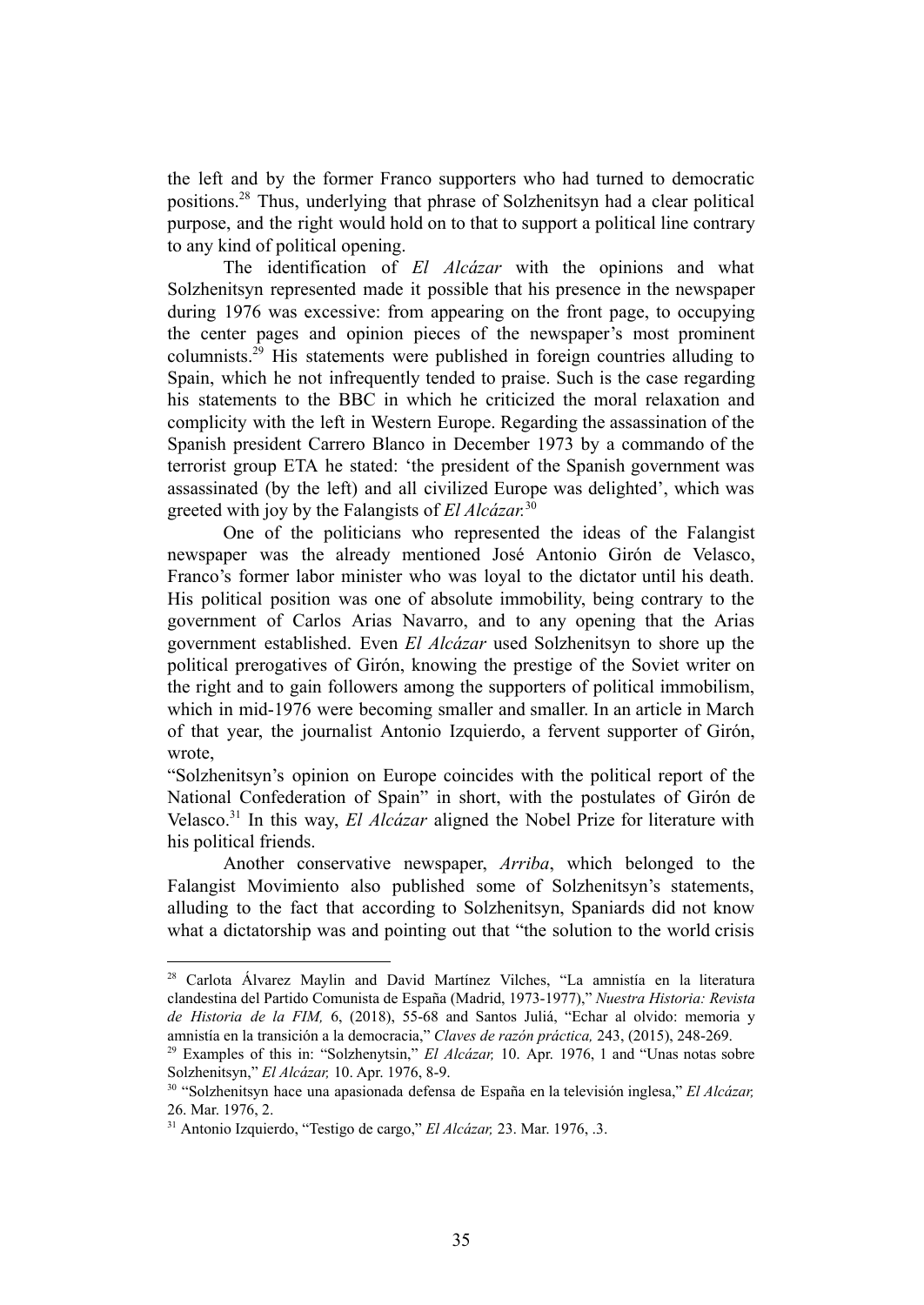seems to come from Spain."<sup>32</sup> A few days later the following was highlighted on the front pages: "Aleksander Solzhenitsyn's appearance on the TVE screen has had [...] the virtue of opportunity. His description, not theoretical but from experience of what a dictatorship is, can serve us Spaniards as a point of meditation."<sup>33</sup> It also included all kinds of articles flattering Solzhenitsyn.

More moderate newspapers, such as *ABC,* were not as lighthearted as *El Alcázar* or *Arriba* regarding the Solzhenitsyn interview, even though the coverage of the interview was entitled "One hundred and ten million Russians have died victims of socialism."<sup>34</sup> ABC was a purely conservative newspaper, which had always supported the dictator Francisco Franco but which, unlike the Falangist newspapers such as *El Alcázar*, did not take such a strong position on the right that it opposed any openness. Its roots in monarchical traditionalism allowed it to align itself with the postulates of the newly appointed king Juan Carlos de Borbón, although we can in no way think of the *ABC* of 1976 as a liberal newspaper that was willing, for example, to accept a possible legalization of the Communist Party.<sup>35</sup>

In this way, the attacks on the left by the Russian writer had been highlighted, but without making such a conscious appropriation of the message as that made by the Falangist newspapers. The *ABC* columnist Carlos Argos published, as did other newspapers, direct statements from the interview, especially those aimed at comparing the communist regime in Solzhenitsyn's country with the Spanish one, and even bringing in the Spanish Civil War. 'During the [Spanish] Civil War, one or two million people a year were shot in my country, and another twelve or fifteen million rotted in concentration camps."<sup>36</sup>  $\overline{ABC}$  advocated for the Reform, but they did not shy away from using Solzhenitsyn to bring up the phantom of the Civil War and close the way to the opposition, especially the Communist Party whom they did not intend to integrate into the Spanish system.

Other conservative newspapers such as the Catalan *La Vanguardia española* did approach the topic in a more democratic fashion. Its editorial "The free speech of a Russian writer" praised, albeit timidly, the *Directísimo* interview, referring more to the aspects of the Soviet Union that Solzhenitsyn mentioned than to the inflammatory statements he had made about Spain. In addition to this, they added "the warning to reformists and democrats about the dangers of the weakness of a liberal system is not superfluous either. The warning is timely and gives reason to those who hope that this time we will go to a strong democratic monarchy; to a democracy that totalitarian currents

<sup>32</sup> "Solzhenitsyn," *Arriba,* 23. Mar. 1976, 5.

<sup>33</sup> José Juan del Solar Ordóñez, "Un aviso," A*rriba,* 23. Mar. 1976, 7.

<sup>34</sup> "Ciento diez millones de rusos han muerto víctimas del socialismo," *ABC,* 21 de marzo de 1976, 88.

<sup>35</sup> María Luisa Humanes and Manuel Martínez Nicolás, "La cobertura de la política durante la Transición en los diarios El País y ABC," *Periodística,* 16, (2015), 71-89.

<sup>36</sup> Carlos Argos, "Aleksander Solzhenitsyn ha dicho," *ABC,* 23. Mar. 1976, 31.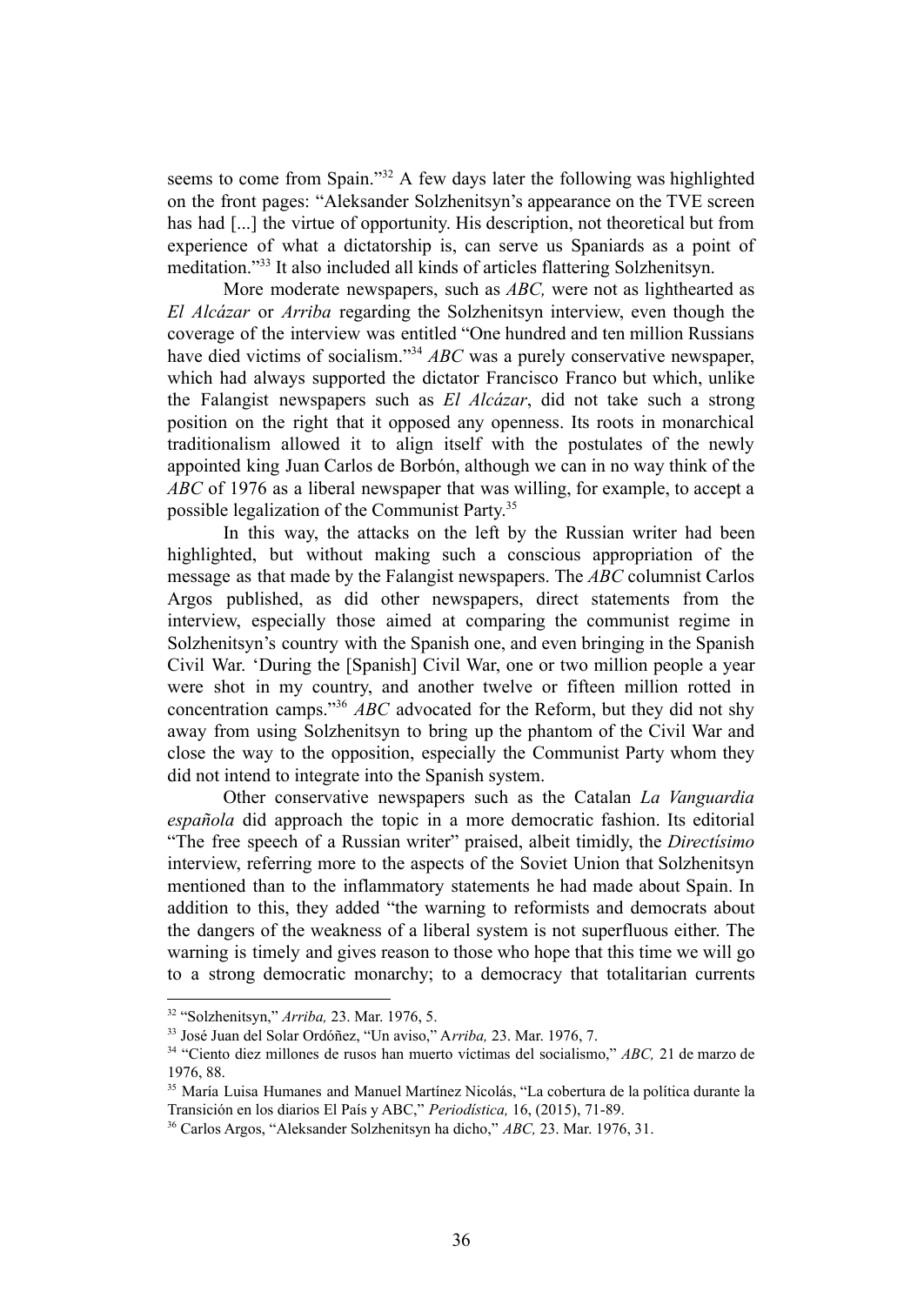cannot overthrow."<sup>37</sup> This was a highly significant editorial of the pro-democracy political position adopted by *La Vanguardia* in March 1976. The newspaper was a conservative Catalanist-oriented publication owned by the rich Godó family of Barcelona.<sup>38</sup> After the Civil War they strictly followed Franco's dictates, but since the 1960s had allowed coverage of liberal and Marxist figures even some who were close to peripheral nationalisms such as the economist Fabian Estapé, the painter Antoni Tapies and the Valencian nationalist Joan Fuster. In comparison to the daily newspapers of Madrid, it represented a press less identified with the regime that could turn Solzhenitsyn's statements into a clear advocacy for democracy.

But there would be other reactions much less kind to Solzhenitsyn. The Communist Party's still clandestine daily *Mundo Obrero* attacked the writer virulently. They described as pathetic the "mental process that metamorphosed Solzhenitsyn into a Slavic reincarnation of Torquemada [...] hired by the Spanish government to put forward a policy of denial of human rights."<sup>39</sup> This type of angry expression was going to be a constant in the Spanish left, since there was too much at stake politically to allow Solzhenitsyn's interview to consolidate the legitimacy of the dictatorial regime still in force. The positions in which the Russian writer ascribed to were totally unacceptable to all factions of Spanish progressivism. By 1976, the vast majority of sectors of the Spanish left were no longer taking the position of unambiguous justification of Moscow's dictates. His criticism of the repressive aspects of the Soviet regime and his willingness to build an alternative model of socialism away from the hermetic bureaucratism of the USSR was a hallmark of the Communist Party.<sup>40</sup>

Unlike the French Communist Party, in which Solzhenitsyn's work represented a before and after in the very constitution of the party and its statutes, the PCE had undertaken this process of reflection after the Prague Spring of 1968, and since then its General Secretary Santiago Carrillo had explored new ways of constructing socialism, which materialized shortly afterwards in the so-called Eurocommunism. $41$  In this way, the attack by the right wing was indiscriminate and did not take into account the evolution of

<sup>37</sup> "El libre discurso de un escritor ruso," *La Vanguardia Española,* 23. Mar. 1976, 3.

<sup>38</sup> Pol Dalmau, *Press, Politics and National Identity in Catalonia: The Transformation of La Vanguardia, 1881-1939,* (Sussex: Sussex University Press, 2017).

 $39$ Tomas de Torquemada (1420-1498), one of the most infamous Inquisitors General of the 15<sup>th</sup> century, represented reactionaries and the prosecution of free thought. "Siniestro espectáculo," *Mundo Obrero,* 24. Mar. 1976, 2.

<sup>40</sup> Carme Molinero and Pere Ysás, *De la Hegemonía a la autodestrucción. El Partido Comunista de España (1956-1982),* (Barcelona: Crítica, 2017), 23-45.

<sup>41</sup> José M. Faraldo, "Entangled Eurocommunism: Santiago Carrillo, the Spanish Communist Party and the Eastern Block during the Spanish Transition to democracy, 1968-1982," *Contemporary European History*, 26, 4 (2017), 647–68; Emanuele Treglia, "El PCE y el movimiento comunista internacional (1969-1977)," *Cuadernos de Historia Contemporánea, 37* (2015), 225-256.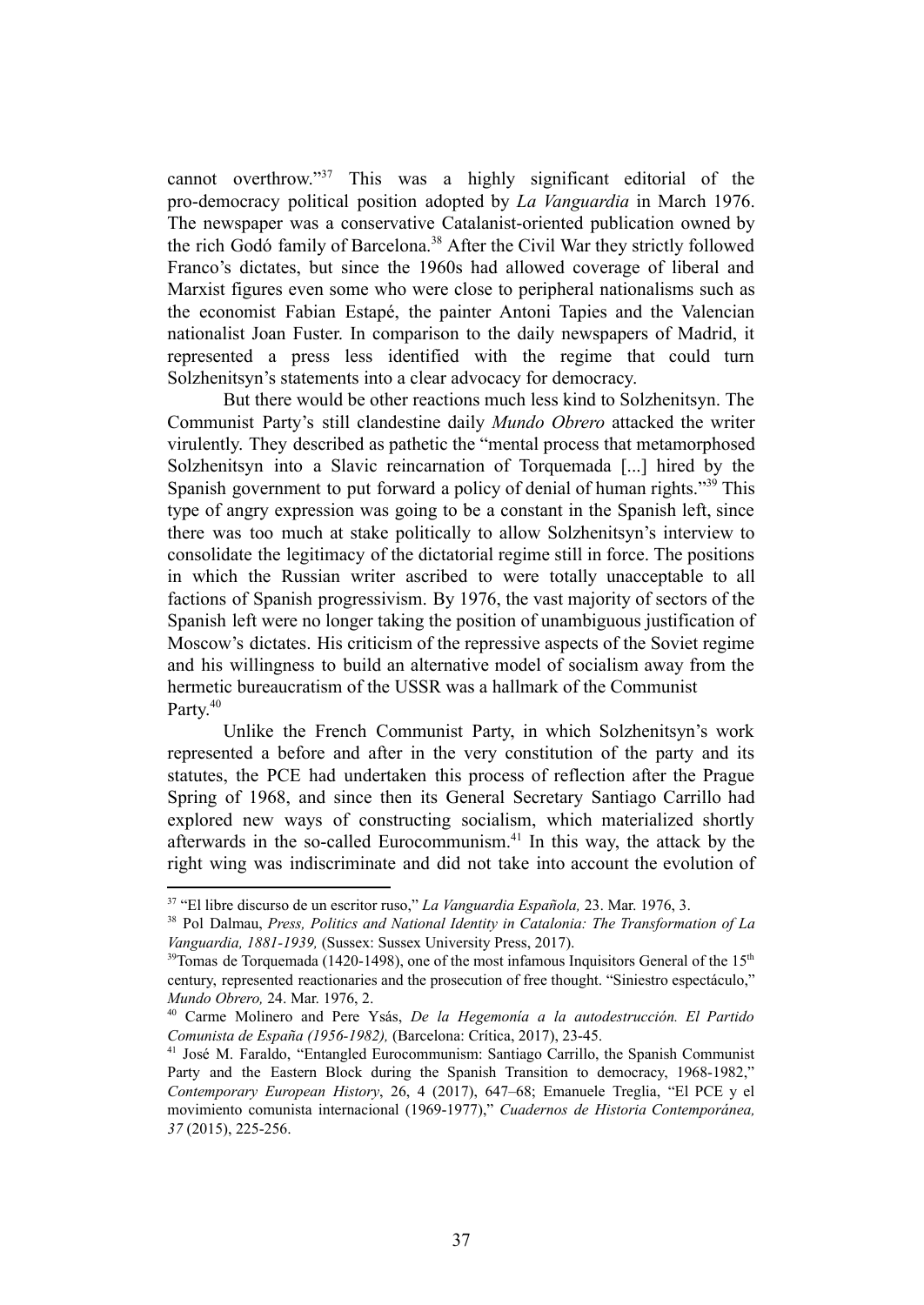the Communist Party, which they continued to deal with within the civil war dialectic, largely to hinder the growing prestige that the PCE had acquired as an opposition party to the dictatorship.

However, the communists were in those months of 1976 looking to expand their social acceptance in society. Still clandestine, the PCE had pursued, at least since the late 1950s, a rather moderate strategy that consisted of progressively conquering societal spaces to undermine the legitimacy of Francoism from within. Besides, they had advocated for total amnesty to advance towards a reconciled Spain looking forwards instead of backwards. Therefore, the PCE would not protagonize, beyond the quoted article, the struggle proposed by Solzhenitsyn, as they felt intimidated by how he had affected their French counterparts. Carrillo had learnt the lesson and, unlike his colleague George Marchais, he refused to confront Solzhenitsyn, along with other Soviet dissidents such as Andrei Amalrik, in public debates, as he had nothing to win from it.<sup>42</sup> Therefore, it would be other parts of the Spanish opposition to set the debate, which shows that the stakes went far beyond the debate about the Soviet Union as the Spanish right-wing aimed to convey.

#### **The Magazine** *Cuadernos para el diálogo* **and the Attack on Solzhenitsyn**

It would be a Catholic-inspired albeit pro-democrat journal where the most heated version of the debate took place. Although most of the daily newspapers sold in Spain were right wing— *El Alcázar, Arriba, La Vanguardia Española, ABC*— we cannot say the same about cultural-political magazines. The great attack against Solzhenitsyn and therefore against Franco's right-wing came from the pages of the most important progressive Spanish magazines of the time. The article that set off the exchange of verbal hostilities between intellectuals of different persuasions was written in *Cuadernos para el diálogo*.

*Cuadernos para el diálogo* was a magazine founded by Joaquín Ruiz-Giménez, who had been Minister of National Education from 1951 to 1956. After leaving the ministry, he turned to positions close to Christian democracy, and founded the magazine in 1963, with progressive intentions, which caused him, not infrequently, problems with the censorship of the regime. The wide range of contributors to the magazine came from a large group of young people born during the Civil War or the postwar period, with a broad intellectual training and who had also lived or studied in countries with consolidated democracies.<sup>43</sup> Cuadernos was not close to any specific progressive ideology in direct opposition to Franco's regime but they hosted all factions, from members of the Christian *Frente de Liberación Popular*—

<sup>42</sup> José L. Aguilar López-Barajas, *Los intelectuales y el Gulag. Aleksander Solzhenitsyn en la cultura española (1973-1982),* (Madrid: Apeiron, 2017), 107-19.

<sup>43</sup> Mº Paz Pando Ballesteros, *Ruiz-Giménez y Cuadernos para el diálogo, Historia de una vida y de una Revista,* (Salamanca: Librería Cervantes D.L, 2009), 15-41.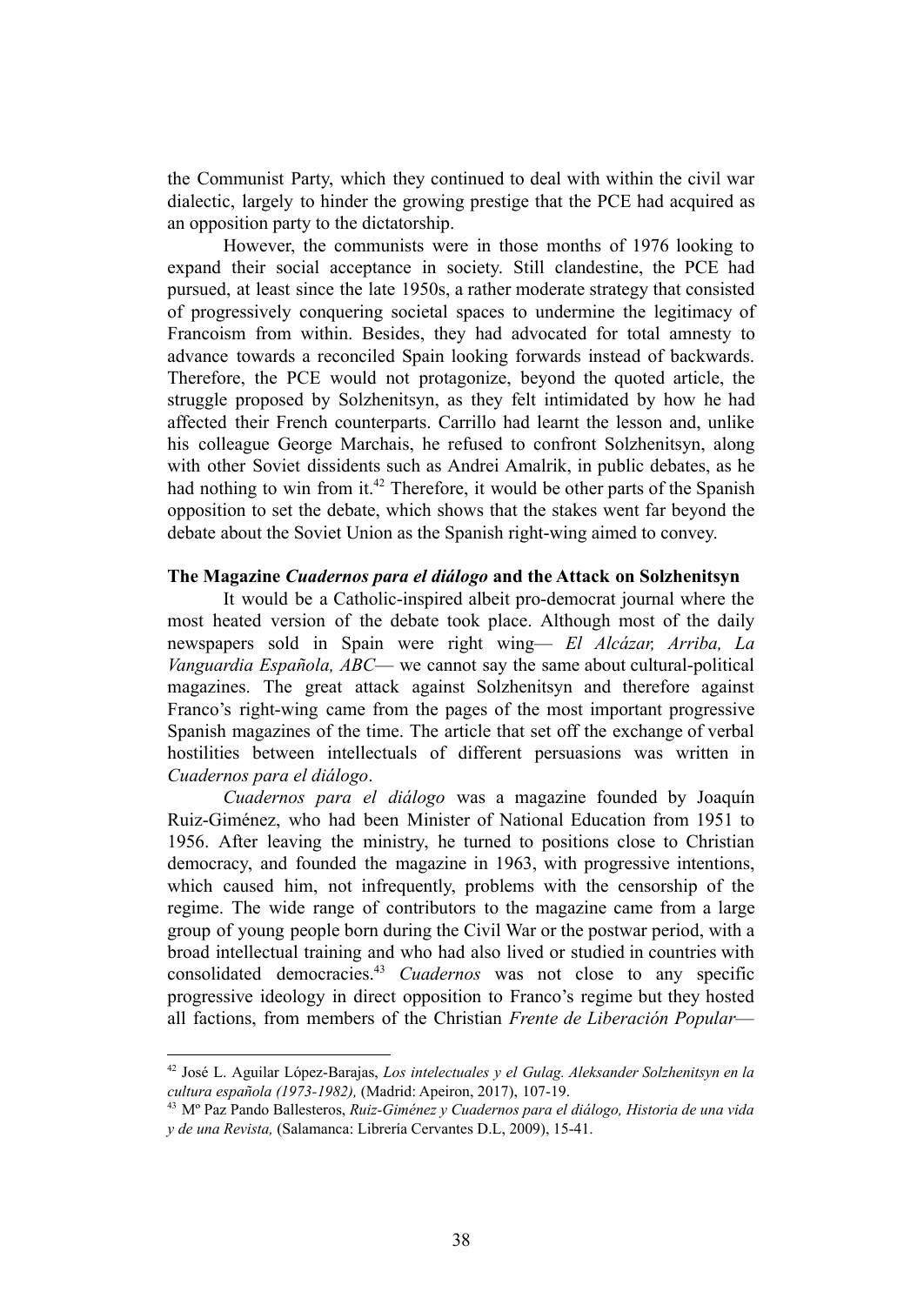better known as *FELIPE* — to members of the Socialist and the Communist Party, passing through dissident intellectuals of the regime such as José Luis López Aranguren and Enrique Tierno Galván. <sup>44</sup>

The week after the interview on *Directísimo*, the magazine *Cuadernos para el diálogo* showed on the frontpage a photo of Aleksander Solzhenitsyn and a headline that read: "TVE on the witch hunt: The best Solzhenitsyn manufacturer of communists."<sup>45</sup> The political chronicle inside denounced the maneuver orchestrated by the most conservative sectors of the regime, which had not only made possible without almost any prior notice the interview with the Russian Nobel Prize winner on prime time on TVE, but had also agreed to the *Directísimo* interview of Solzhenitsyn two days later, something certainly unusual<sup>46</sup>

But without a doubt, it was the article by the writer Juan Benet in this issue of *Cuadernos* that had the greatest impact. Benet began with an attack on Solzhenitsyn as a novelist, and on his last four works which, according to Benet, were "the most insulting, fossil and literally decadent and puerile of the last few years." $47$  He then made his sharpest statement against the author of *Gulag Archipelago*: "I firmly believe that as long as there are people like Aleksander Solzhenitsyn, the concentration camps will and must endure."<sup>48</sup> Juan Benet had cultivated political activism since the 1950s. First in the University Socialist Association (ASU) and later using his pen in Spanish progressive magazines, but he had never been part of the Communist Party.

Another article, this time by the journalist Eduardo Barrenechea, followed Benet's in similar terms. "A man with a beard accused Soviet socialism of the death of 44 million Russians in the Second World War alone [...] I don't know if I would also add in Russian some Heil Hitler!" Barrenechea concluded, "I am 39 years old, I have never voted, I have never been able to express my opinion," in response to Solzhenitsyn's words against those who called the Spanish regime a dictatorship. In general, his article pointed out that the aesthetics of the Russian writer and his message would have a rebound effect, and would serve to add adepts to the cause of the Communist Party in Spain, since its tone was so pamphlet like that it was hardly likely to have credibility for even a minority, not in vain it was entitled "how to make communists."<sup>49</sup>

<sup>44</sup> Javier Muñoz Soro, *Cuadernos para el diálogo (1963-1976): una historia cultural del segundo franquismo,* (Madrid: Marcial Pons, 2006), 74-6.

<sup>45</sup> "TVE a la caza de brujas: El mejor Solzhenitsyn fabricante de comunistas," *Cuadernos para el diálogo,* 27. Mar. 1976, 152, 1.

<sup>46</sup> "Crónica política," *Cuadernos para el diálogo,* 27. Mar. 1976, 152, 15.

<sup>47</sup> He meant *The Cancer Ward, Matriona's House, In the first Circle* and *Gulag Archipelago*.

<sup>48</sup> Juan Benet, "El hermano Solzhenitsyn," *Cuadernos para el diálogo,* 27. Mar. 1976, 152, 26.

<sup>49</sup> Eduardo Barrenechea, "Cómo fabricar comunistas," *Cuadernos para el diálogo,* 27. Mar. 1976, 152, 26.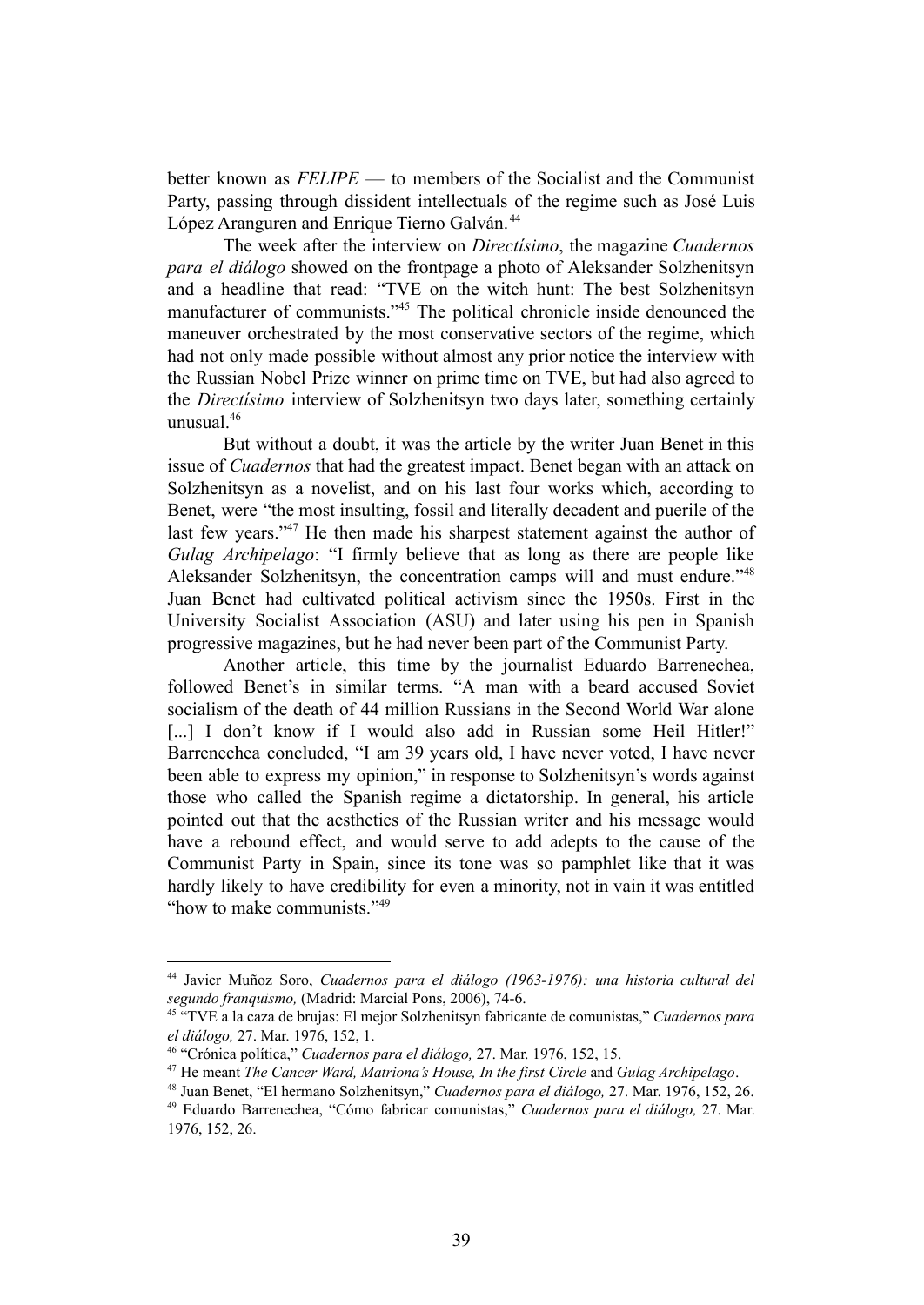Neither Benet nor Barrenechea were communists or advocates of what was happening in the Soviet Union. Both fought with their incisive articles against what the Soviet writer represented and what the extreme right wanted to extract from the figure of Solzhenitsyn. Ultimately, in March 1976 it can be said that despite not being communists, figures such as Benet and Barrenechea were in the same vein as the PCE, since their objectives— although with nuances, of course— coincided to a large extent, in the matter of achieving democracy in Spain.

The counterattack of the extreme right to what Juan Benet and Eduardo Barrenechea had written was not long in coming. *El Alcázar* ran an editorial article entitled "Marching a Chekist" that criticized Juan Benet and that, with the denomination of *Chekista*, did nothing but connect the verbal excesses of the novelist, with the everlasting reference to the Civil War, a sign of identity of the Bunker in the transition.<sup>50</sup> The right-wing attacks did not acquire too many nuances and their position on the Solzhenitsyn affair was rather monolithic. However, it was also used to attack Joaquín Ruiz-Giménez. In 1976, the Christian Democrat was already very far from his beginnings under the orders of Ángel Herrera Oria in Acción Nacional, a Catholic organization which, during the 1930s and following the precepts of the French extreme right with similar roots, proposed an incursion by Catholics into active politics.<sup>51</sup> In the 1950s Ruiz-Giménez was part of the so-called *comprehensives,* a faction within the regime that had sought without success to make the regime more tolerant. They ultimately lost the political quarrel against the *exclusives*, a contrary group who did not want to introduce any significant change and thought the Civil War had already solved all the problems of Spain.<sup>52</sup> But after the *comprehensives*' failed attempt of reform, Ruiz-Giménez realized the regime could not be reformed and adopted positions of a strong liberal nature and in tune with the most progressive of the European Christian-Democracy. Proof of this is the richness of nuances that existed in his magazine and that it was possible for such forceful and radical articles as that of Juan Benet to be published in it.

Then in *El Alcázar*, columnist Alfonso Paso reminded Joaquín Ruiz-Giménez of his role in the Spanish Civil War, in which he fought on Franco's side and had contributed to helping people fleeing from "Carrillo's

<sup>50</sup> "Marchando un chekista," *El Alcázar,* 28. Mar. 1976, 3.

<sup>51</sup> Muñoz Soro, *Cuadernos,* 363-6.

<sup>&</sup>lt;sup>52</sup> "Comprensivos" (Comprehensives) label is based on an article by the Falangist Dionisio Ridruejo entitled, "Excluyentes y comprensivos" (Exclusives and comprehensives). If among the sympathetic were Falangists such as Ridruejo himself, Antonio Tovar and Catholics such as Ruiz-Giménez, among the exclusives there was a large group of members of the religious organization Opus Dei and other pro-Franco tendencies, with names such as Florentino Pérez Embid or Rafael Calvo Serer. Santos JULIÁ, *Historias de las dos Españas,* (Madrid: Taurus, 2006), 200-224.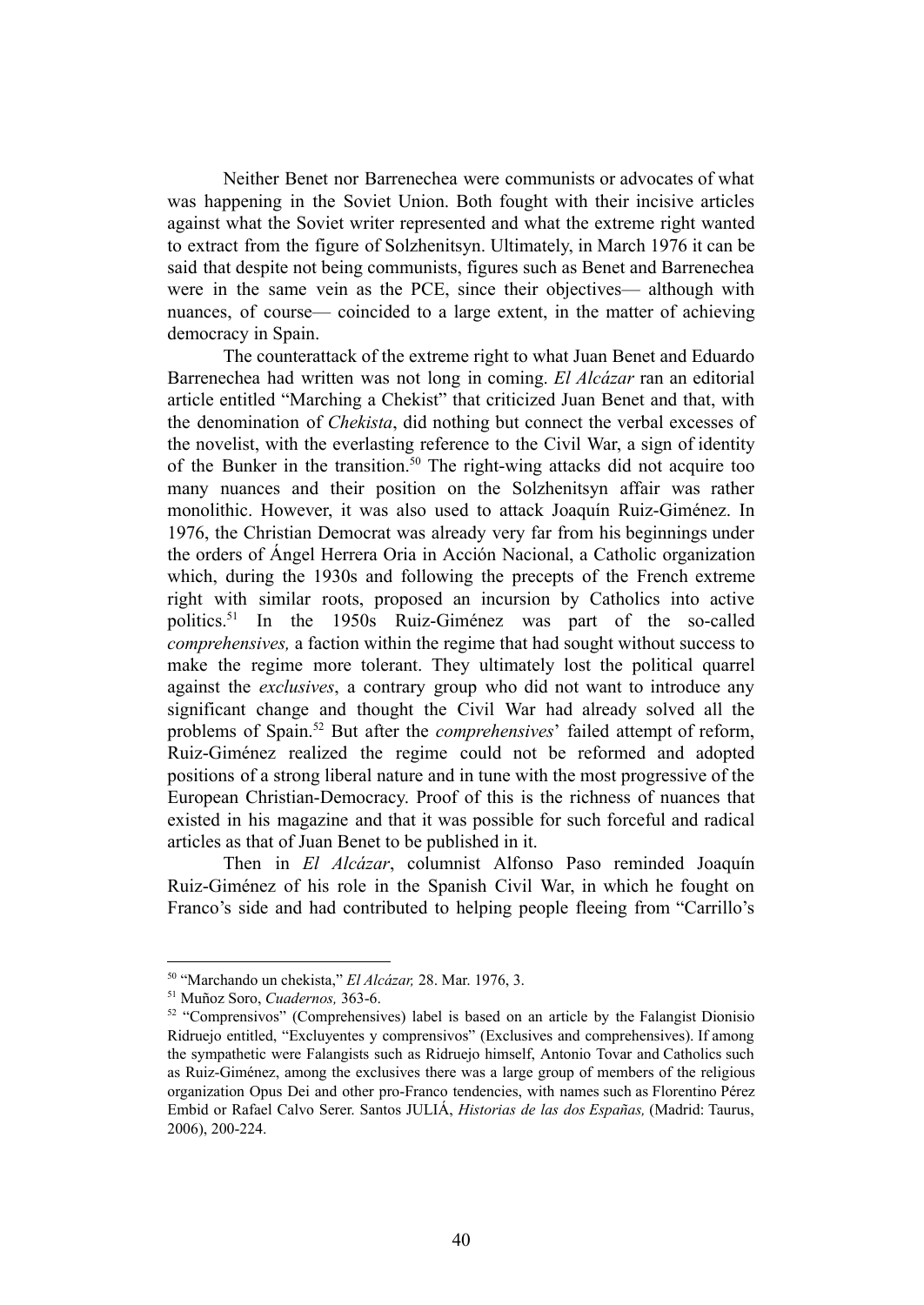justice, which he is now supporting."<sup>53</sup> Attacks on Ruiz-Giménez from Falangist circles had been a constant since the founding of *Cuadernos para el diálogo* in 1963 and had intensified at the death of the dictator in November 1975, due to the magazine's clear alignment with democratic positions, to which the Bunker members were fully opposed.

Benet's article crossed the country's border and reverberated in France. From the ranks of the progressive daily *Le quotidien de Paris*, columnist Philippe Marcovici personally attacked Ruiz-Giménez for allowing the publication of such barbarity as Benet had denounced. *Le quotidien* was founded by Philippe Tesson in 1974 with the aim of following in the footsteps of the mythical *Combat*, founded during the resistance of the Second World War.<sup>54</sup> Marcovici, the author of the article in question, regularly wrote about Spain in *Le quotidien*, and despite being critical of Francoist Spain, his critiques of Ruiz-Giménez were devoid of any nuance, largely because of the brutality of Benet's assertions, for which he found no justification.

The issue of *Cuadernos para el diálogo* that appeared at the newsstands on April 3, 1976 included an editorial containing the response of TVE's management to the articles by Benet and Barrenechea. Far from being an aseptic communiqué denouncing Benet's verbal excesses, the communiqué went much further and became a strong political argument. Regarding Benet's article, it was said that "it expresses, perhaps unwittingly, the dream of being an authority in a system like the Soviet [...] rather than a bound dialogue, Benet's article has been resolved in an inadmissible totalitarian monologue."<sup>55</sup> The mood of the magazine and the spirit of dialogue and harmony with which it had been founded explain why an article such as that of the management of TVE, so critical of one of its collaborators, was published. However, the issue of *Cuadernos* on April 3 itself, although critical of Benet's violent rhetoric in a certain sense, also contained other articles that were harshly critical of both TVE and Solzhenitsyn.

Indeed, those responses glossed over the unsettling remark of Benet, but the right-wing made use of the latter to extend it to the whole. This shows the democratic bias of the Spanish left-wing opposition who, in those months were aware of the importance of the situation. Therefore, some of them provided very calculated responses to the government maneuver, balancing their liberal and open tone with a frontal critique. Thus, the Catalan intellectual Mateo Maciá entitled his column "Against Solzhenitsyn's show' and the young philosopher Fernando Savater, in his article "Against Benet's invective," in addition to pointing out the unpleasantness of Benet's words,

<sup>53</sup> Alfonso Paso, "Digo yo que…," *El Alcázar,* 2. Apr. 1976, 3

<sup>54</sup> Henry Chapier, *Crée ou Crève,* (París: Editions Grassets et Frasquelle, 1978), 78-90.

<sup>55</sup> "Por RNE y TVE," *Cuadernos para el diálogo,* 3. Apr. 1976,153, 20.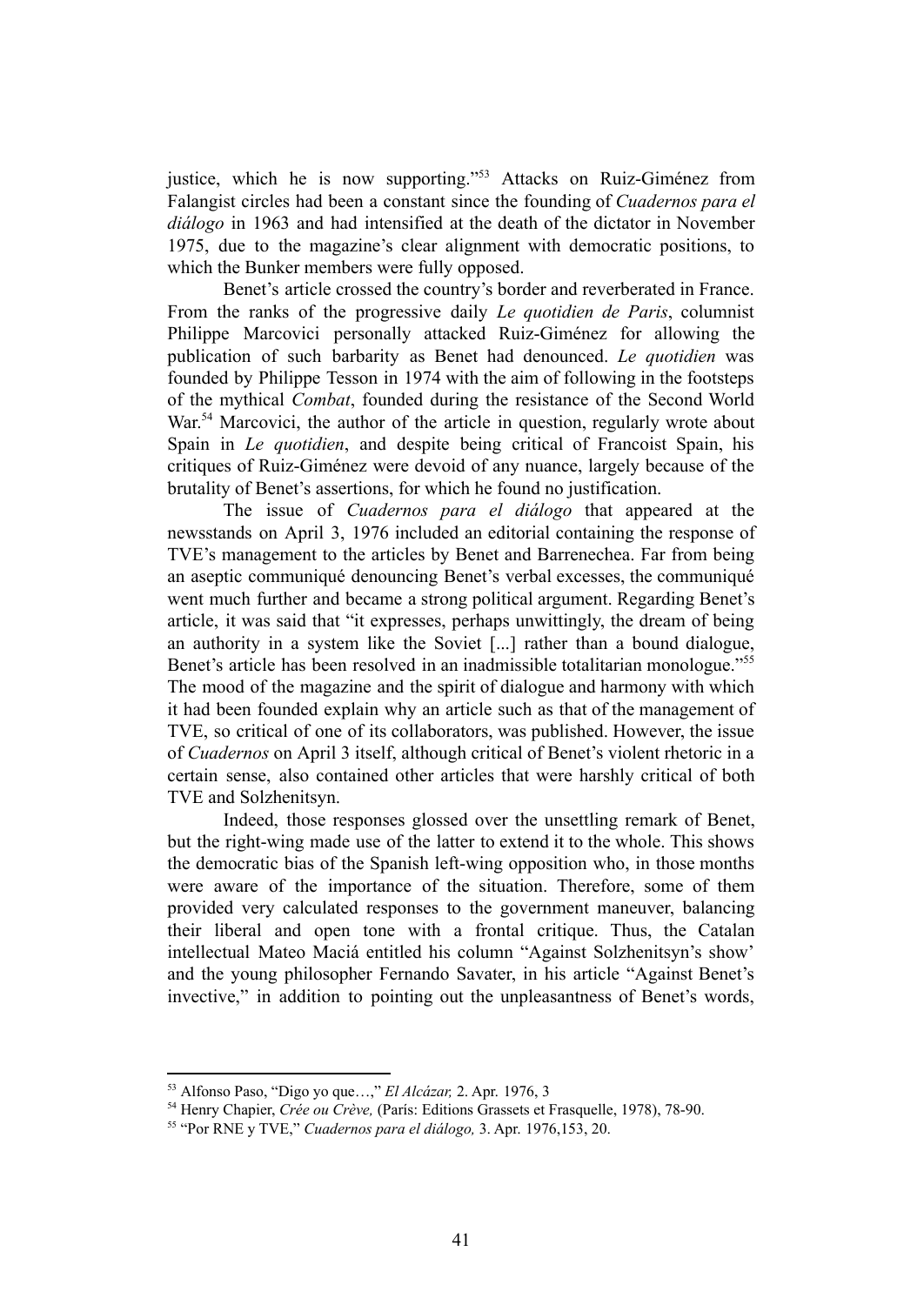condemned as "shameful" the appearance of Solzhenitsyn on *Directísimo.*<sup>56</sup> The magazine's own editorial expressed in a very representative way the factors that had come into play in the dispute over Benet's article. On the one hand, they pointed out, following the famous quotation, "we would give our lives so that Benet could express himself, even if (what he says) we do not agree with," which represented, as mentioned above, the values that governed *Cuadernos para el diálogo*. On the other hand, they entered the political game that was, according to the circumstances, the main thing: "It is strange that the newspaper *Arriba*, RNE and TVE, have become defenders of human rights regarding an article by Benet about Solzhenitsyn when in reality they had never had any respect either for human rights or for the presumption of innocence."57

The intellectual Gregorio Peces-Barba also wrote about it in the following issue of *Cuadernos*. He had been one of those trained under the auspices of Ruiz-Giménez and who at that time was already linked to the Spanish Socialist Party and would become one of the drafters of the democratic constitution of 1978. His position was in a sense similar to the magazine's editorial, stating that "we left-wing wing men cannot ask for concentration camps for anyone, because in doing so we justify them being applied to us," as a criticism of Benet's harshness. After this, he pointed to TVE and the pro-Franco media and their position that had been based on "pharisaically tearing one's clothes, placing oneself as vestals of human rights and democracy," which for Peces-Barba was, with an ironic tone, "funny in some sense."<sup>58</sup>

From the left, criticism of Spanish Television was constant and even more so after Íñigo's interview with Solzhenitsyn, where the opposition to the regime was practically unanimous in discrediting the maneuver. In the leftist magazine *Triunfo*, it was called 'Operation Solzhenitsyn,' and the criticisms were very harsh concerning Spanish Television. "The undemocratic propaganda operation that has been used in TVE is too ostensible," read the column of the progressive magazine. The attacks on the writer, although not with Benet's vehemence, were equally forceful. Solzhenitsyn was spoken of as that "professional of anti-communism, an important instrument of the new cold war." If for *Triunfo*, Solzhenitsyn was going with a 'Cold War of delay,' in reference to the detente that was going on in Europe, the TVE on the contrary was in a 'renewed Civil War.' In addition, episodes were recounted such as the suspension of the interview with the liberal writer Antonio Gala by the order of Spanish Television, which contrasted sharply with the double

<sup>56</sup> Mateo Maciá, "Contra el show de Soljenitsin," *Cuadernos para el diálogo,* 3. Apr. 1976, 153, 3; Fernando Savater, "Contra la requisitoria de Benet," *Cuaderno para el diálogo,* 3. Apr. 1976, 153, 20.

<sup>57</sup> "La libertad de expresión en Cuadernos," *Cuadernos para el diálogo,* 3. Apr. 1976, 153, 20.

<sup>58</sup> Gregorio Peces-Barba, "No a los campos de concentración," *Cuadernos para el diálogo,* 10. Apr. 1976, 154, 5.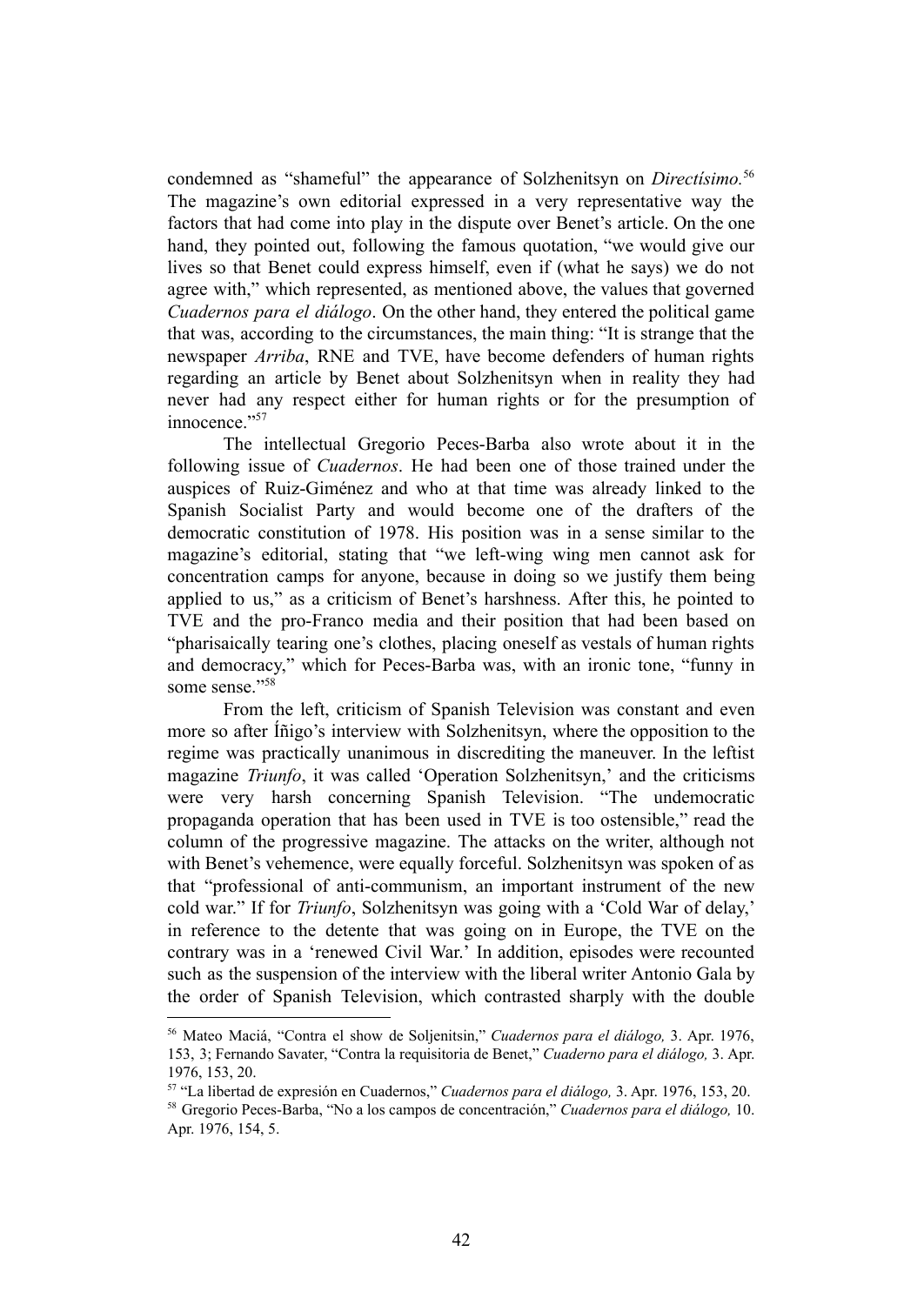broadcast of Solzhenitsyn's interview, both on Saturday 20 March and the replay on Monday 22 March.<sup>59</sup> This appealing to the Cold War moment, showed to what extent the Spanish opposition aimed to dodge the type of debate the pro-Franco alliance was fostering. The quest for democracy was in the fore and in this context Cold War-oriented approaches lacked importance for them.

Articles against TVE continued to be extensive in the April and May 1976 issues. $60$  The response of Benet made a flight forward, without the slightest trace of repentance in his ink. He stated that he had written his article "Brother Solzhenitsyn" even before the interview took place because "it did not take great prophetic endowments to guess that a Solzhenitsyn would come (or be brought) to this country that so well accommodated his tastes."  $61$  A few weeks later, in a statement to the recently inaugurated newspaper *El País*, which was to be a reference during the transition to democracy, he confirmed what he had said about Solzhenitsyn and even stated that in view of the reactions he had even been reticent regarding the Russian writer.<sup>62</sup>

#### **Solzhenitsyn Children: The Lasting Aftermath of the Gulag Debate**

Defending democracy would also lead Spanish progressive intellectuals to confront those 'Solzhenitsyn children' as the French new philosophers were called. In the following months and the next year, some of the aforementioned, such as Fernando Savater defended the left-wing political project from the attacks of Bernard-Henri Levy or André Glucksmann, who, in his philosophical fashion, aimed to compare leftist projects with the Gulag altogether. Commenting on one book by Glucksmann, Savater highlighted the French writer's hypocrisy to condemn the Gulag and not say much about Pinochet's Chile or the Francoist leftovers in Spain.<sup>63</sup> Other strictly Marxists journals such as *Viejo Topo* made a similar reception of the new philosophers, which showed at the same time the critique of the Soviet Union, "we all know the USSR is not a socialist society" said one of the writers of *Viejo Topo*, with the robust defense of democracy, liberty and the progressive ideas. $^{64}$  The disconformity with the model represented by the French, though, was broadly manifested as, for instance, in an interview that *Viejo Topo* did with Bernard-Henri Levy. In the interview, Levy described the line that, according to him, linked the philosophy of Karl Marx and the Soviet concentration camps. The two interviewers, the young philosophers Josep Sarret and Miguel

<sup>59</sup> "Operación Solyenitsin," *Triunfo,* 27. Mar. 1976, 687,17.

<sup>60</sup> "RTVE: abuso de poder," *Cuadernos para el diálogo,* 10. Apr. 1976, 154, 5.

<sup>61</sup> Juan Benet, "Las hermanitas de la caridad," *Cuadernos para el diálogo,* 10. Apr.1976, 1*5*4, 5.

<sup>62</sup> Ángel Harguindey, "Me ratifico en lo que dije sobre Solzhenitsyn," *El País,* 5. May. 1976.

<sup>63</sup> Fernando Savater, "El gulag y la revolución," *Triunfo*, 17. 12. 1977, 777, 28.

<sup>64</sup> Miguel Morey, "Glucksmann. Para una crítica del pensamiento cómplice," El viejo topo, 15, Dec. 1977 60-1.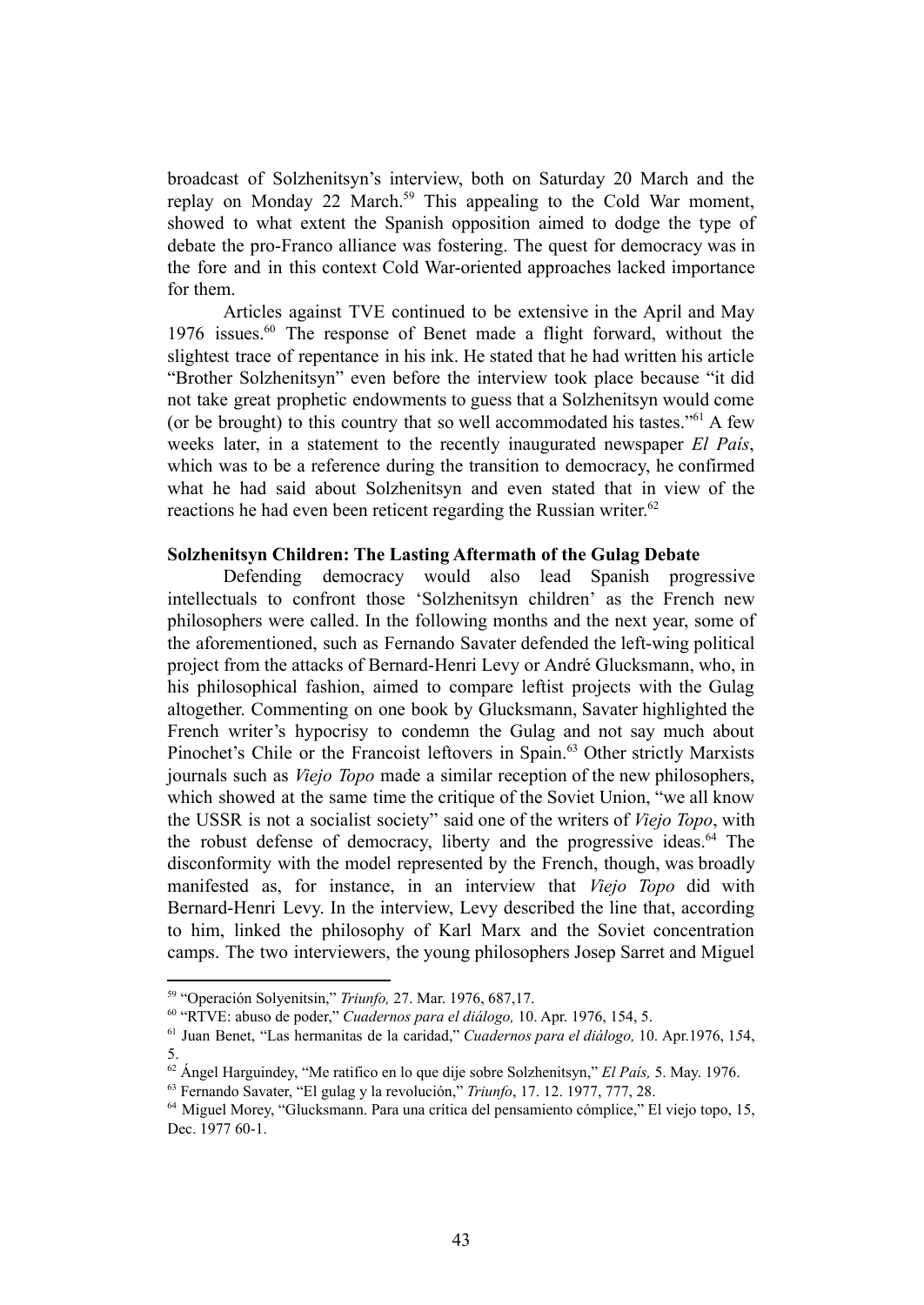Morey, responded by questioning and quarrelling with Levy, turning what was meant to be an interview into a debate.

However, if the western successors of Solzhenitsyn were attacked for the sake of defending the young democracy Spain was heading to, their intellectual heritage was taken advantage of by other Spanish right-wing intellectuals who, from that moment forward, adopted the intellectual vein of the new philosophers and aimed to pull out the leftist elements from Spanish public life, since they led to the Gulag. The most representative example is the polemicist Federico Jiménez Losantos, who in those years was doing his personal trip from Maoism to conservatism. In 1975 he travelled to China having read the two first volumes of *Gulag Archipelago,* which was a decisive experience to him. After the Gulag debate and the nuanced positions we have shown, Losantos wrote "the silence on Solzhenitsyn proves the extent to which communism, including here, is the Gulag." $65$  Losantos did not come from a pro-Franco environment, but he represented a more modern right after the Transition to democracy that took the lead of attacking leftism. This type of right had a baptism with the Gulag debate, and they mingled classic conservative approaches with the new postmodern intellectual style captained by the French 'Gulag children.'

Indeed, Carrillo was confronted by Bernard-Henri Levy in a TV debate of 1979, two years after the PCE had been legalized, where the French philosopher again brought up the Gulag question to attack its General Secretary.<sup>66</sup> Levy's attacks on Carrillo were praised by these new right-wingers, who, despite not defending Francoism, celebrated those who dared to uncover the miseries of the left-wing which, more or less overtly, did end up in the Gulag. $67$  Notwithstanding, the presence of Solzhenitsyn in Spain faded away after the political scandal. It left a long-lasting trace as the Soviet writer's presence in Western Europe had given birth to, or at least paved the way for, a new type of right-winger, who would gain importance in the next decades, with the new escalation of the Cold War, and in Spain, arguably, have relevance up to the present day.

Jiménez Losantos was joined by others such as Félix de Azúa and Gabriel Albiac. Similar to the French case, these trajectories stemmed from a hard-core leftist's bias to a conservative one with anticommunism as the core. Interestingly enough, Albiac had ruthlessly attacked the new philosophers, labelled as new inquisitors, during the Solzhenitsyn debate; however, some

<sup>65</sup> Federico Jiménez Losantos, *Lo que queda de España: una política de lecturas*, (Zaragoza: Alcrudo, 1979), 362-365.

<sup>&</sup>lt;sup>66</sup> Full debate in https://www.youtube.com/watch?v=VLo9LajdKnQ (consulted 14.4.2021).

<sup>67</sup> Manuel Palacio and Carmen Ciller, "La Clave de TVE, un programa de debate en la historia de la televisión española (1976-1985)," *Estudios sobre el mensaje periodístico*, 20, (2014), 227-241.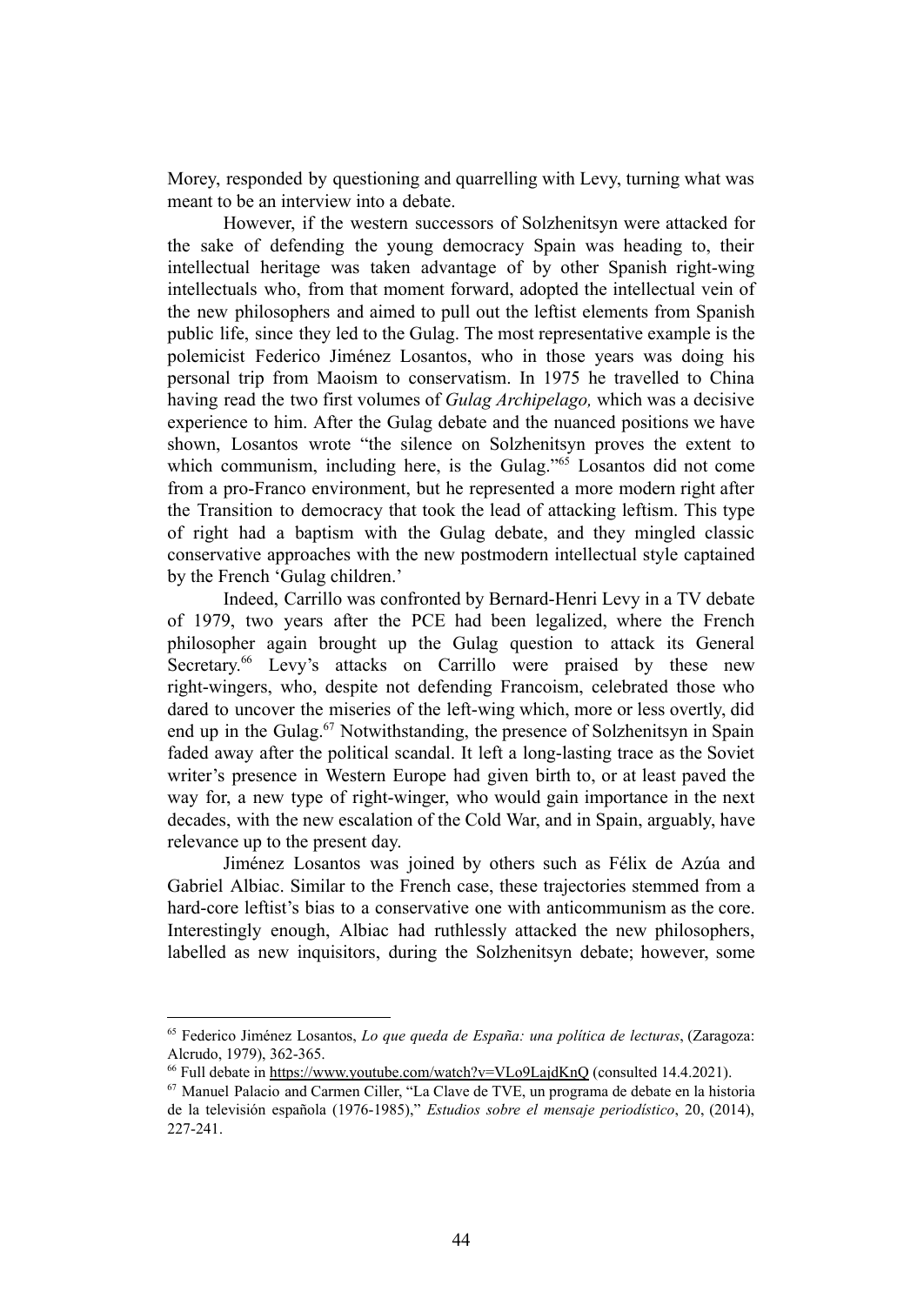years later his arguments were indistinguishable from theirs.<sup>68</sup> Once democracy was established in Spain, the only dimension left from Solzhenitsyn's debate was that of anticommunism. The reference to the *Gulag Archipelago* became ubiquitous even after the Cold War was over. This generation of 'Solzhenitsyn children' has vastly shaped Spanish political and historical debates in the last decades. As the debate on the Spanish Civil War was re-opened in the turn of the 21<sup>st</sup> century, Losantos and others appealed to Solzhenitsyn's categories to hinder the attempts of mass graves' exhumations. According to him, the leftists launched the debate on the Civil War to whitewash their own past of Gulag-like slaughters, such as the one in Paracuellos, where in November 1936 some 2000 civilians were killed by anarchists and communists. As the new left-wing party Podemos rose in 2014, Losantos sharpened his references to the Gulag. In 2018 he wrote a thick book on communism, which became a best-seller, *From Lenin to Podemos* in which he deployed a free and rigor-absent usage of Solzhenitsyn and demonized any deviation from a conservative-oriented approach to politics.<sup> $69$ </sup> In the occasion of the coalition government, formed by Podemos and the Socialists, he wrote "both of them have already made their case to Podemos to form part of this government of concentration (read Gulag) against Spain and Freedom."<sup>70</sup>

Spain and France followed similar trajectories in general terms, for instance none of them was ever ruled by a communist party; however, the Spanish case has some peculiarities that mark the significance of right wingers of this new type. Firstly, unlike the French Communist Party, whose Stalinist framework lasted much longer, the Spanish communists, at least from the 1960s, oriented themselves to democracy straightforwardly. Moreover, the clandestine organization of the Spanish Communists helped undermine Francoism, so they could present themselves as democracy bearers. Secondly, shortly after the death of Franco, the Spanish Communist party was clearly surpassed by the Socialists, and the following decades was almost marginal. And yet, the presence of the Gulag's phantom never faded away. Solzhenitsyn alone does not explain this but has to be complemented by the anti-communist bias of Franco's forty-year dictatorship. However, how the Gulag is approached is incomprehensible without resorting to the formative role Solzhenitsyn's presence had. Especially in the form rather than in the content. What Jiménez Losantos and others put forward does not differ much from arguments sustained by conservative historians such as Richard Pipes or Robert Conquest. What distinguishes the Spanish polemicists from these historians is instead the aggressive tone, sensationalist presentation and the

<sup>68</sup> Gabriel Albiac, "Por una pneumatología de los nuevos inquisidores," *El viejo topo,* 1978, 19, 22-27.

<sup>69</sup> Federico Jiménez Losantos, *Memoria del comunismo. De Lenin a Podemos,* (Madrid: Espasa, 2018).

<sup>70</sup> Federico Jiménez Losantos, *La vuelta del comunismo,* (Madrid: Espasa, 2020), 40.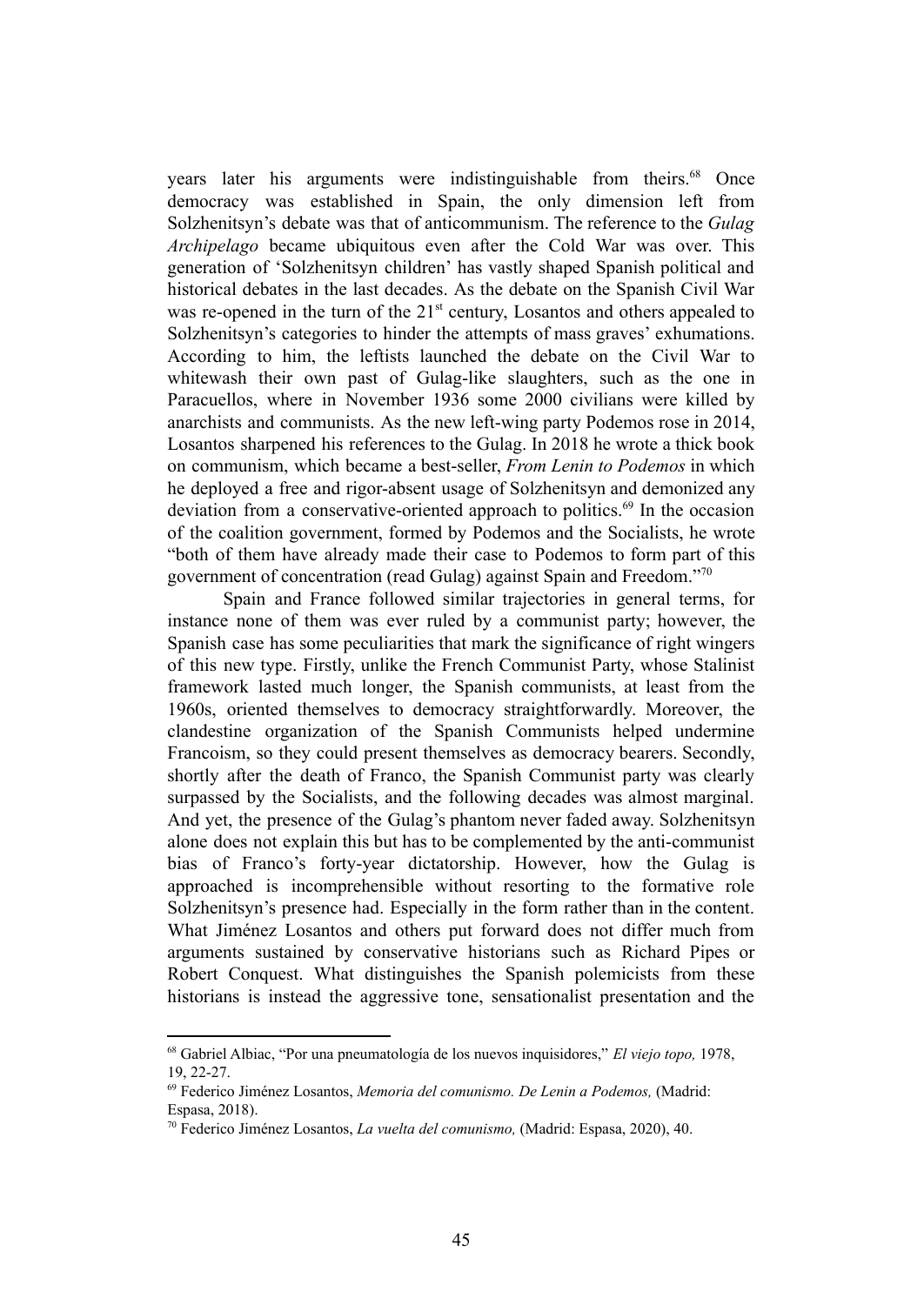wide range of Gulag's applications, which can be virtually applied to whatever they consider to be totalitarian. This style, partially deployed by Solzhenitsyn in his TV interview of 1976 and clearly by Bernard-Henri Levy's public appearances, has shaped, not for the good, Spanish public culture since.

### **Conclusion**

The Solzhenitsyn theme, as we have tried to demonstrate, was, in the months of March and April 1976, a heated topic to which all prestigious intellectuals had to go and pronounce themselves on the pages of some newspaper or magazine. The Solzhenitsyn scandal allowed us to outline the politic-intellectual panorama of some meaningful months in the Spanish transition to democracy and show democracy is what was at stake, and the opposition balanced between criticizing both Solzhenitsyn's statements and the Gulag but having in mind the path to democracy should be secured.

Beyond Juan Benet's article, which was contested by the leftists themselves, the opposition deployed a robust open and democratic will, which was combined with responses to the regime's advocates whose only purpose was to use Solzhenitsyn to guarantee the jeopardized survival of the Regime. The Spanish Communist Party was not in the fore, but other democratic oppositionists ranging from Christian-Democrats to Socialists engaged in quarrels. They, with their arguments, showed to what extent there was a common program in the opposition advocating for adopting a democratic path, which contrasted with the right wingers, who either wanted to bring about timid democratic measures or did not want democracy at all.

In addition, as it was said in the introduction, the article has tried to cope with the political culture from a non-determinist perspective. Unlike some all-encompassing interpretations of the Transition to democracy, the role of contingency has been in the fore. There were no straight guidelines, but the actors had to adapt to the changing circumstances. Given many of the participants were remarkably relevant political figures, what I have tried to demonstrate is that the Gulag debate made them aware they shared an orientation towards democracy which, arguably, helped them set common goals and be conscious of who was on their side. Solzhenitsyn does not suffice to explain the whole democratic transition but the exposition of the debate helps to comprehend how sensitive political actors were and to what extent side-debates contributed to reinforce, or nuance, political positions.

The Gulag debate has been contextualized in its European dimension, showing how France and Spain were more affected by it as their political circumstances promoted it. However, in Spain's turmoil it did not just affect the Communist, but many political factions felt interpelled by it, which is a difference easily explainable by the common anti-dictatorship front being formed in those months. Lastly, the effects of the debate in France, the rise of the new philosophers, was also contested in Spain. The left confronted them